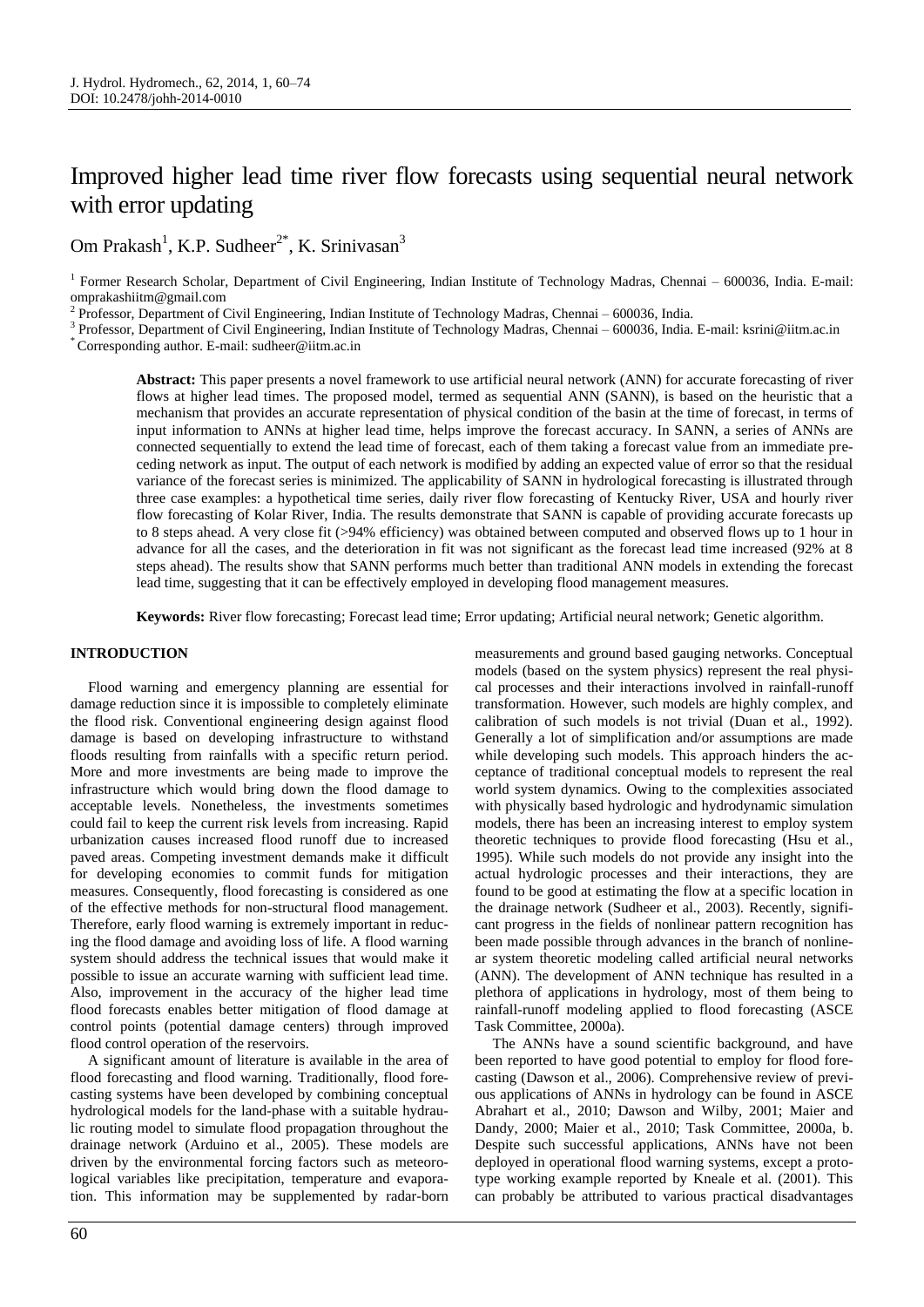that a traditional hydrologist is concerned about: long training times, the potential to overfit the model to a dataset, and a lack of guidance on architecture and parameter settings (Dawson et al., 2006). While these limitations are mostly related to the model building, the limitations of the ANNs to provide accurate flood forecasts at higher lead times is little discussed in literature. In other words, many of the studies that used ANNs to forecast river flow at higher lead time report that the performance of the model is found to deteriorate as the forecast lead time increases. For instance, Dawson et al. (2006) employed ANN to forecast river flow up to 24 hours in advance, and reported that the efficiency (Nash and Sutcliffe, 1970) of the model is only 58% at 24 hour lead time. In an attempt to provide 4 hours ahead forecasts, Bruen and Yang (2005) found that the performance of the ANN is reduced to 76% at 4 hours from 95% at 1 hour ahead. It is to be noted that the performance of ANN models may be good for smaller lead times, but may become worse as the lead time increases. This is plausibly due to inaccurate representation of basin saturation in terms of input information in ANNs at higher lead time. Campolo et. al. (1999) noted that the capacity of a basin to respond to a perturbation is more accurate when recent input information is used. Hence, an improved forecast at higher lead time is possible only when updated information about the basin saturation is provided to the network. Birkundavyi et al. (2002) employed the ANN technique to develop a one-step-ahead forecast for the Mistassibi River, and used it recursively to obtain forecasts up to a lead time of 7 days. That is, the forecasted value of stream flow at a particular time step is used as an input to forecast the stream flow at the next time step and so on. Nevertheless, the performance of the model was poor at higher lead times. This can be attributed to the forecast errors in the current state of the river basin in terms of inputs to the model (exogenous), errors in the model forcing forecasts and errors related to the models itself. In order to improve the estimate of the initial state of the system and to reduce the simulation errors in the forecast period, a data assimilation procedure (real time data updating) is often implemented in the forecast system (Madsen and Skotner, 2005; WMO, 1992).

While major attention has been given to the scientific challenge in refining the rainfall-runoff model structure, notable attention has also been focused on procedures for updating the model forecasts, particularly in real time flood forecasting models (WMO, 1992). The real time river flow updating procedures in operational use differ in details in terms of the variable being updated: the variables can be (i) the model inputs, (ii) the model outputs, and (iii) the model parameters (Moore, 1986). The proper choice of an updating procedure depends on the user requirements, the amount of and the quality of the data available, and the experience and expertise of the decision maker. Updating of output variables, also known as error correction, is the most widely used procedure (e.g. Madsen, 2000; Khu et al., 2001; Refsgaard, 1997). Generally, in an error updating scheme, an error correction forecast model is built based on the observed model residuals, and this model is then superimposed on the simulation model. Such corrections are based on the premise of post-blackening the model forecasts with an amount of residual variance; however, this method neither modifies the model parameters nor the model internal storage contents. While such error updating procedures are implemented in ANNs for flood forecasting (e.g. Shamseldin and O'Connor, 2001), they have not been tested for higher lead time forecasts.

In this paper, we propose a sequential ANN (SANN) architecture which has a built-in-error updating scheme that effectively accounts the parameter updating for improved flood forecasts at higher lead times. SANN comprises of a series of ANNs that are connected sequentially to extend the lead time of forecast, each of them taking a forecast value from an immediate preceding network as input. The output of each network is modified by adding an expected value of error so that residual variance of the forecast series is minimized. The heuristic behind SANN is that the model is able to adapt to the physical conditions prevailing at the time of forecast from one forecast to the next, without any need for calibration or user intervention in general, since it employs a feed-forward mechanism followed by error updating. Details of the proposed SANN model architecture are discussed in later sections. The performance of the proposed model framework is illustrated through various case studies in this paper. The paper also intends to evaluate the relative performance of SANN with that of the traditional ANN models of the form of Eq. (1), Eq. (2) and Eq. (3) (discussed in the following section), for the same case studies. The paper is organized as follows. The following section discusses the background of the formulation of the proposed SANN, followed by the details of its architecture and its training. The details of the case examples are discussed further, and subsequently the details about the SANN model building on these example data sets. The results in terms of the performance of SANN and its comparative evaluation with the traditional ANN models are discussed in the subsequent section. The paper ends with conclusions drawn from the research study.

#### **BACKGROUND**

The concept of ANN came approximately 50 years ago (McCulloch and Pitts, 1943), inspired by a desire to understand the human brain and emulate its functioning. While the ANN applications remained dormant for long due to the complexity in and/or non-availability of a training algorithm, a tremendous growth in the interest of this computational mechanism occurred since Rumelhart et al. (1986) illustrated a mathematically rigorous training algorithm for neural networks. Subsequently, ANNs have found applications in many areas of science and engineering. In hydrology, majority of the ANN applications are in the field of rainfall-runoff modeling and/or flood forecasting (ASCE Task Committee, 2000b), probably due the inherent nonlinearity and complexity associated with rainfallrunoff process. The basic concepts about the ANN theory and its applications, such as architecture, parallelism, weight parameters, training, learning algorithm, validation, which have been introduced in numerous hydrological papers, are not reproduced in the body of this paper.

#### **Ann for flood forecasting: forms of models**

In the context of applications in hydrology, the ANN technique can be considered as a nonlinear regression technique, which can be used typically in four different ways to forecast river flow at larger lead times. For example, consider modeling a river flow time series, where it is required to forecast the value of flow  $(y_{t+i})$  at time  $t+i$ , where *i* is the lead-time. The inputs to the ANN are typically chosen as the values of the time series up to time *t* and the output will be the forecast value. It may be noted that if the aim of the model is prediction, the output vector has to be mapped against available input information only. In other words, any model that forecasts a flow  $y_{t+i}$ at time *t*+*i* can use input information up to time *t* only. General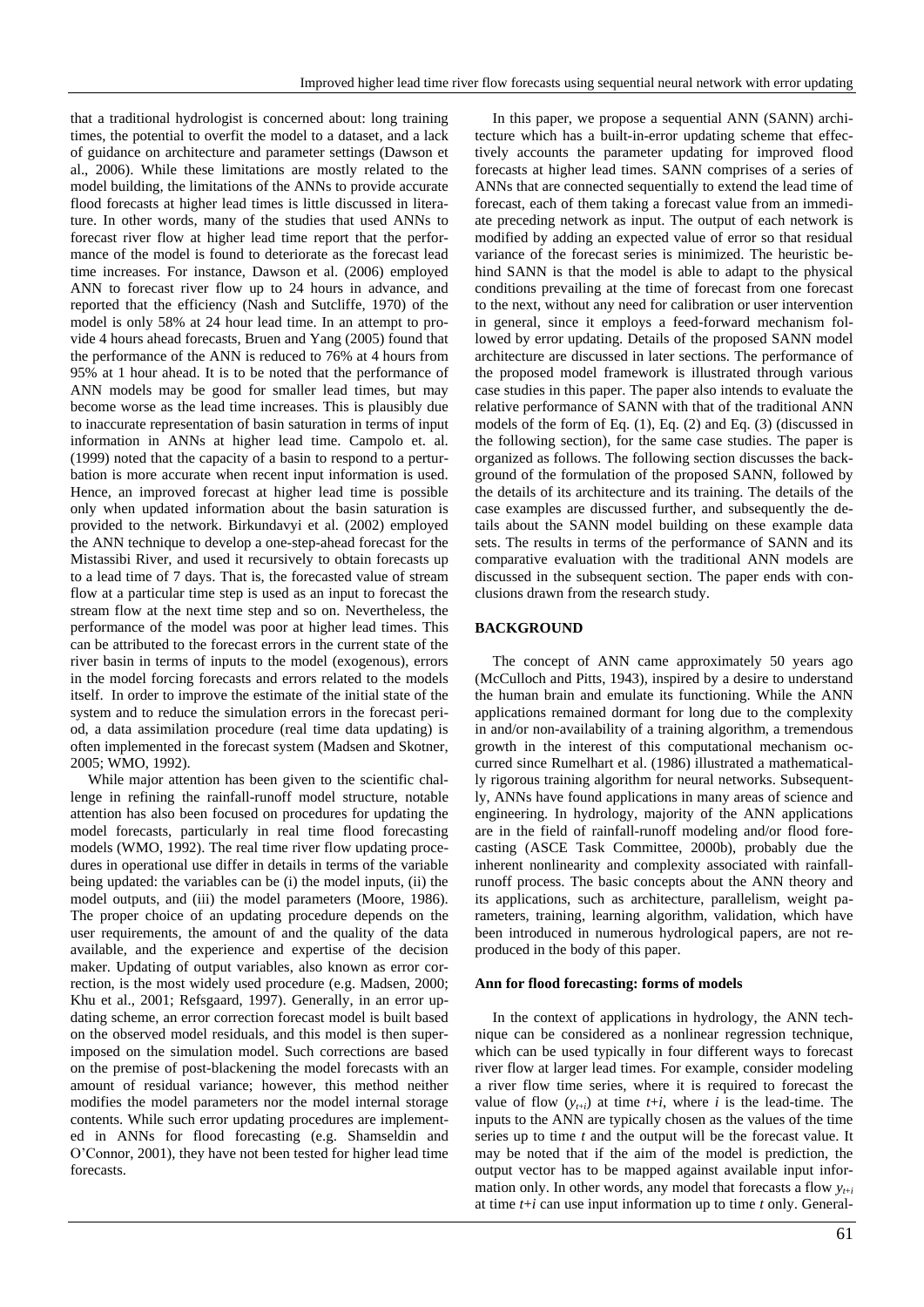ly, the modeler uses a set of *n* "candidate" examples of the form (*x*, *y*), and finds out an optimal set of weights vector by training ANN, where  $x$  is the input vector to ANN. Consequently, the functional form of ANN model becomes:

$$
y_{t+i} = f(y_t, y_{t-1}, \dots, y_{t-j}),
$$
\n(1)

where  $f$  is the unknown function mapped by ANN,  $i$  is an index representing lead time, and *j* is the maximum number of time steps in the past considered important in modeling  $y_{t+i}$ . The network is normally trained and tested on sufficiently large training and testing sets that are extracted from the historical time series.

In a different modeling framework using ANN, one can utilize the values (or forecasts) of other time series (or external variables), in addition to the previous values of the time series as inputs that have a correlated or causal relationship with the series to be forecasted (Sudheer et al., 2002). For a river flow forecasting problem such exogenous time series could be rainfall, evaporation, and/or temperature over the basin. The functional form of this type of ANN is:

$$
y_{t+i} = f(y_t, y_{t-1}, ..., y_{t-j}, z_t, z_{t-1}, ..., z_{t-k}),
$$
 (2)

where *z* refer to the exogenous input variables considered as input. The appropriate values of *j* and *k* can be determined by the procedure suggested by Sudheer et al. (2002).

Different models of the form in Eqs. (1) and (2) result when different ANN models are developed for various lead times  $i =$ 1, 2, 3, …., etc. Alternatively, the robustness of ANNs (because of their massively parallel structure) can be exploited by having multiple output neurons in one single ANN model each representing stream flows at different lead times, with the same input vector, resulting in a model of the form:

$$
[y_{t+1}, y_{t+2}, ..., y_{t+i}] =
$$
  
=  $f(y_t, y_{t-1}, ..., y_{t-j}, z_t, z_{t-1}, ..., z_{t-k})$ , (3)

Models of the form given in Eq. (3) make a third way of generating river flow forecasts. A fourth way of deriving forecasts at higher lead times is by using the one step-ahead ANNs recursively (Sudheer, 2009). As the forecasts provided by the ANN models at one step-ahead are proven to be good by many researchers (Campolo et al., 1999; Sudheer et al., 2003, among many others), it can be envisaged that the use of an ANN model for the one-step-ahead forecasts may allow an extension of the lead-time up to which a reliable flood forecast may be issued by providing a quick prediction solely based on forecasted values. That is, the forecasted value of stream flow at a particular time step (say,  $\hat{y}_{t+1}$ ) is used as an input to forecast the streamflow at the next time step  $(\hat{y}_{t+2})$  and so on. The functioning of these models is to first develop a model of the form of Eq. 1, and use it recursively to get a forecast of  $y_{t+i}$ , say  $\hat{y}_{t+i}$ . Use  $\hat{y}_{t+i}$  and the observed values of other variables as inputs to the same model to forecast  $y_{t+i+1}$ . Such a recursive approach could be employed for models of the form of Eq. 2 also. However, models of the form of Eq. 2 to be used in recursive forecasting has a limitation that it requires values of exogenous variables in future, such as  $z_{t+i}$ , in order to forecast  $y_{t+i+1}$ . This can be addressed by providing a predicted value for the variable *z* (Coulibaly, 2003; Sudheer, 2009).

# **ANN for flood forecasting: critique and research need**

A brief overview of a few selected applications of ANN in flood forecasting is summarized in Table 1. It can be observed from Table 1 that in most of these applications, the developed models are of the form of Eq. (2). It can be noted from Table 1 that the model forecasts are good only at lower lead times (e.g. one step ahead), and in most of these applications, the accuracy of forecasts (in terms of forecast error) at higher lead time is not really satisfactory (efficiency statistic being less than 80%). This observation is significant and creates skepticism in their practical applications, especially when these forecasts are to be used for flood management. It is noted that many of these studies (Table 1) considered independent models for each lead time. To the best of the authors' knowledge, only one application has been reported that used the recursive way to extend the forecast lead time (Birkundavyi et al., 2002) which resulted in an efficiency of 79% at 7 days ahead forecasts. Recently, Chang et al. (2007) reported a serial-propagated neural network for multistep-ahead flood forecasting, in which the forecasted flow at a lower step-ahead is used as an input to forecast the flow at subsequent steps. This way of extending the lead time of forecast is different from the recursive approach presented by Birkundavyi et al. (2002) in the sense that they (Chang et al., 2007) use independent model for each lead time. However, preventing the prediction errors at lower time steps getting propagated to higher time steps is the major concern in a serialpropagated neural network. This concern would lead to a constraint in extending the lead time of prediction, which is evidently reported by Chang et al. (2007) that the performance of the model is found to be stable only up to 3 steps ahead and gets deteriorated thereafter. While there are a plethora of flood forecasting applications of ANN that have been reported recently, most of them fall in any three of the categories reported in Table 1 (Abrahart et al, 2010; Maier et al., 2010; Sudheer, 2009).

The data presented in Table 1 suggest the requirement for improving the forecast accuracy at higher lead times, if ANNs are to be deployed in operational flood management systems. Improving the forecast accuracy essentially implies reducing the error between the simulated and the observed hydrographs. This error in general falls into three categories: amplitude error, phase error and shape error. The amplitude error represent the over-estimation (or under-estimation) of the flow hydrograph ordinate and may be due to noise in the input data or due to deficiencies in the model structure (Shamseldin and O'Connor, 2001). The phase error indicates the shift in timing of the flood hydrograph and this error is critical in flood forecasting applications. The shape error represents the inaccuracy in preserving the shape (indicating the rate of rise and rate of fall in the flow hydrograph) of the hydrograph. The phase and shape errors are generally induced by inaccuracies in the flood routing module of the forecasting models. While an improvement of the structure of the forecasting model is expected to result in increased forecasting accuracy, many researchers have tried implementing an error updating procedure in order to enhance the forecasting accuracy of the model (e.g. Khu et al., 2001; Madsen et al., 2000; Refsgaard, 1997). The principle behind such updating models is that the simulation model would be coupled with a corresponding error forecasting procedure. Traditionally, the error forecast models are built as a separate add-on module, and are used to partially compensate for the inevitable errors between the flow-forecasts of the simulation model and the corresponding observed discharges. Shamseldin and O'Connor (2001) designed and evaluated a non-linear Auto-Regressive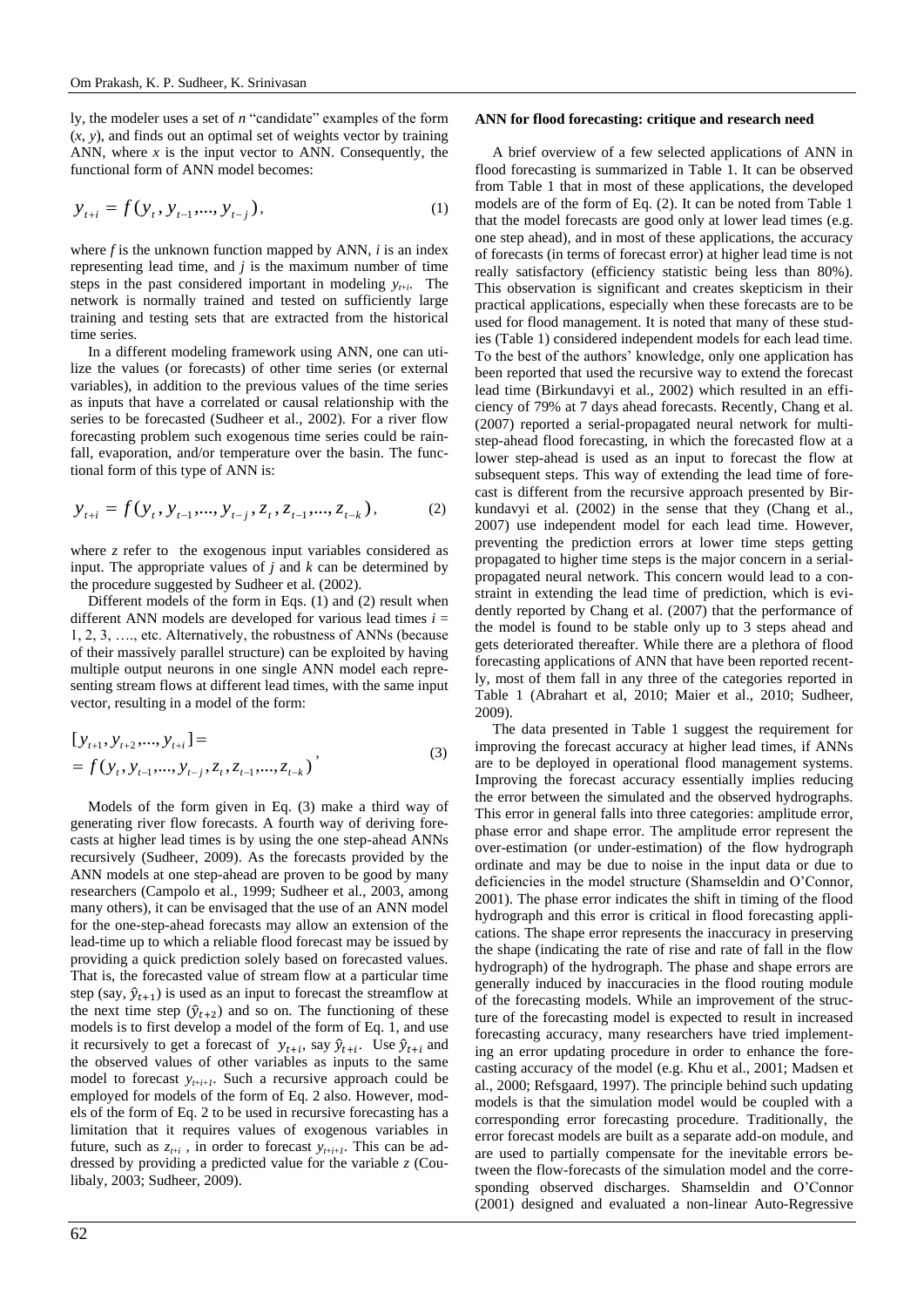Exogenous-input model (NARXM) for error updating, which employed ANN for flow forecasting. However, this updating procedure, similar to any other model-output updating procedures, does not intervene in the operation of the base model (simulation model) in the sense that it modifies neither the model parameters nor the model internal storage structure.

| Table 1. Summary of selected publications on flood forecasting that use ANN. |  |  |  |  |  |
|------------------------------------------------------------------------------|--|--|--|--|--|
|------------------------------------------------------------------------------|--|--|--|--|--|

| Sl. | Author(s) and year of publication  | M.F.L.T. <sup>1</sup> | Model form        | $CE^*$             | <b>RMSE</b>                        | Remarks                |
|-----|------------------------------------|-----------------------|-------------------|--------------------|------------------------------------|------------------------|
| No. |                                    |                       |                   |                    |                                    |                        |
| 1.  | French et al. (1992)               | hours                 | Eq. $1$           | $0.382^{*}$        | $0.5246$ (mm/h)                    | $^{\ast}$ CC           |
| 2.  | Hsu et al. (1995)                  | l days                | Eq. $2$           | $0.950^*$          | $16.4900 \text{ (m}^3\text{/s)}$   | $^{\circ}$ CC          |
| 3.  | Shamseldin (1997)                  | l day                 | Eq. $2$           | 0.903              | $2.2700^{\circ}$ (mm/day)          | $^{\circ}$ MSE         |
| 4.  | Zealand et al. (1999)              | 4 weeks               | Eq. $2$           | 0.892              | $89.2000 \, (\text{m}^3/\text{s})$ |                        |
| 5.  | Sajikumar and Thandaveswara (1999) | month                 | Eq. $2$           | 0.799              | $42.8000$ (mm)                     |                        |
| 6.  | Thirumalaiah and Deo (2000)        | 3 hours               | Eq. $2$           | 0.751              |                                    |                        |
| 7.  | Coulibaly et al. (2000)            | 7 days                | Eq. $2$           | 0.860              | $96.6700 \text{ (m}^3\text{/s)}$   |                        |
| 8.  | Coulibaly et al. (2001)            | 7 days                | Eq. $2$           | 0.925              | $83.0000 \, \text{(m}^3\text{/s)}$ |                        |
| 9.  | Kneal et al. (2001)                | 6 hours               | Eq. $2$           | 0.716 <sup>s</sup> | $1.1278$ (m)                       | ${}^{5}E_1$            |
| 10. | Birikundavyi et al. (2002)         | 7 days                | Recursive         | 0.797              | $95.8900 \text{ (m}^3\text{/s)}$   |                        |
| 11. | Nazemi et al. (2003)               | 1 day                 | Eq. $2$           | $0.846*$           | $33.5924$ (m <sup>3</sup> /s)      | $^{\ast}$ CC           |
| 12  | Pan and Wang (2004)                | 3 hours               | Eq. $2$           | 0.902              |                                    |                        |
| 13. | Jain and Srinivasulu (2004)        | 1 day                 | Eq. $2$           | 0.941              | $0.3870^{5}$                       | <sup>&amp;</sup> NRMSE |
| 14. | de Vos and Rientjes (2005)         | 6 hours               | Eq. $2$           | 0.790              | $0.3570 \; \text{(m}^3\text{/s)}$  |                        |
| 15. | Bruen and Yang (2005)              | 4 hours               | Eq. 2             | 0.760              |                                    |                        |
| 16. | Nayak et al. (2005)                | 6 hours               | Eq. $2$           | 0.710              | $77.5200 \text{ (m}^3\text{/s)}$   |                        |
| 17. | Corani and Guariso (2005)          | 5 hours               | Eq. $2$           | 0.880              | $0.0130$ (m <sup>3</sup> /s)       |                        |
| 18. | Coulibaly et al. (2005)            | 4 days                | Eq. $2$           | 0.710              | $19.7100$ (cm/s)                   |                        |
| 19. | Wang et al. (2006)                 | 10 days               | Eq. 1             | 0.769              | $211.0000$ (m <sup>3</sup> /s)     |                        |
| 20. | Dawson et al. (2006)               | 24 hours              | Eq. $2$           | 0.710              | 0.5836(m)                          |                        |
| 21. | Parasuraman and Elshorbagy (2007)  | l month               | Eq. 1             | $0.840^{*}$        | $3.4000 \, (\text{m}^3/\text{s})$  | $^{\ast}$ CC           |
| 22  | Chang et al. (2007)<br>$+$ .       | 4 hours               | Serial propagated | 0.43               | $66.7000 \, (\text{m}^3/\text{s})$ |                        |

 $\frac{1}{1}$ Maximum Forecast Lead Time;  $\frac{4}{1}$ CE = Nash-Sutcliffe Efficiency;

\*CC = Correlation coefficients;  $\mathcal{O}(MSE)$  = Mean of the sum of squares of errors;

 ${}^{\$}E_1$  = Coefficient of efficiency with single power to the error term;

 $\text{R}$ NRMSE = Normalized root mean square error.

In this paper, a framework that integrates the simulation model (ANN in this case) and an error updating procedure is presented. A series of ANN models are integrated together, each taking input from a previous ANN, for extending the lead time of forecasts. The error forecast model supports a general linear and non-linear model formulation. Since the functioning of ANNs in this framework is sequential, we termed the proposed model as 'sequential ANN (SANN)'. The details about the structure and training of the sequential ANN are discussed in the following section.

## **SEQUENTIAL ANN**

The architecture of the proposed sequential ANN is presented in Fig. 1. As can be observed from Fig. 1, SANN considers various ANN structures, each of them integrated with a feedforward mechanism to the next ANN structure in order to increase the lead time. The first structure is similar to a traditional ANN model (for one step-ahead forecast), whose network output is modified with an error model to produce the corrected forecast at one step ahead  $(\vec{\mathcal{Q}}_{t+1})$ . Thus,

$$
\hat{\mathbf{Q}}_{t+1}^{'} = \mathbf{g}_I \left( \sum_{j=1}^j f_I \left( \sum_{l=1}^n w_{lj} x_l \right) w_{j,l} \right),
$$
\n
$$
\hat{\mathbf{Q}}_{t+1}^{(4)} = \hat{\mathbf{Q}}_{t+1}^{'} + \mathbf{h}_1 \left( \mathbf{\varepsilon}_t \right),
$$
\n(5)

where  $\oint_{t+1}$  is the network output and  $\overline{1}$  $\mathcal{Q}_{t+1}$  is the error corrected forecast from the model at one step ahead;  $g_1$ ,  $f_1$  are the transfer functions at the output and the hidden neurons respectively; *x* is the input vector having *l* elements; *j* is the number of hidden neurons;  $w$  is the connection weights,  $h_1$  is the error function employed for one step ahead forecasts, and  $\varepsilon_t$  is the residual at time step *t*.

The structure of the ANN for subsequent lead times is defined by providing an additional input neuron which takes the values from the previous network structure, in addition to the same inputs provided to the previous structure. The output of this structure is also modified by an appropriate procedure to produce the error corrected forecast at second lead time. This computational scheme is continued until the desired lead time forecast is computed. In general, the SANN computations for any lead time *t+i* can be mathematically represented as:

$$
\hat{Q}_{t+i} = g_i \left( \sum_{j=1}^j f_i \left( \sum_{l=1}^{n+i-1} w_{l,j} \times x_l \right) \times w_{j,k} \right) + h_i \left( \varepsilon_{t+i-1} \right), \tag{6}
$$

where the variables are as defined earlier. Note that the number of hidden neurons in each structure may vary (i.e, *j* need not be a constant for all *i*, but have to be optimized). Further, one has the option of varying the transfer functions as well as the error function in every structure of SANN.

#### **Error updating model in SANN**

The error forecast model can be defined as a general linear or non-linear model with a one step-ahead prediction  $(\varepsilon_{t+1})$  that depends on the previous innovations (autoregressive).

$$
\mathcal{E}_{t+1} = h(\mathcal{E}_t, \mathcal{E}_{t-1}, ..., \mathcal{E}_{t-j}),
$$
\n(7)

The Eq. (7) can be used to get a reasonable estimate of the associated error for any lead time forecast. However, the parameters of this model also need to be calibrated during the training of SANN. In order to ensure fast and accurate flow forecasts, a fully automatic parameter calibration technique has been implemented in SANN. Note that the error forecast models may have different parameters (or may be different models) for different lead times.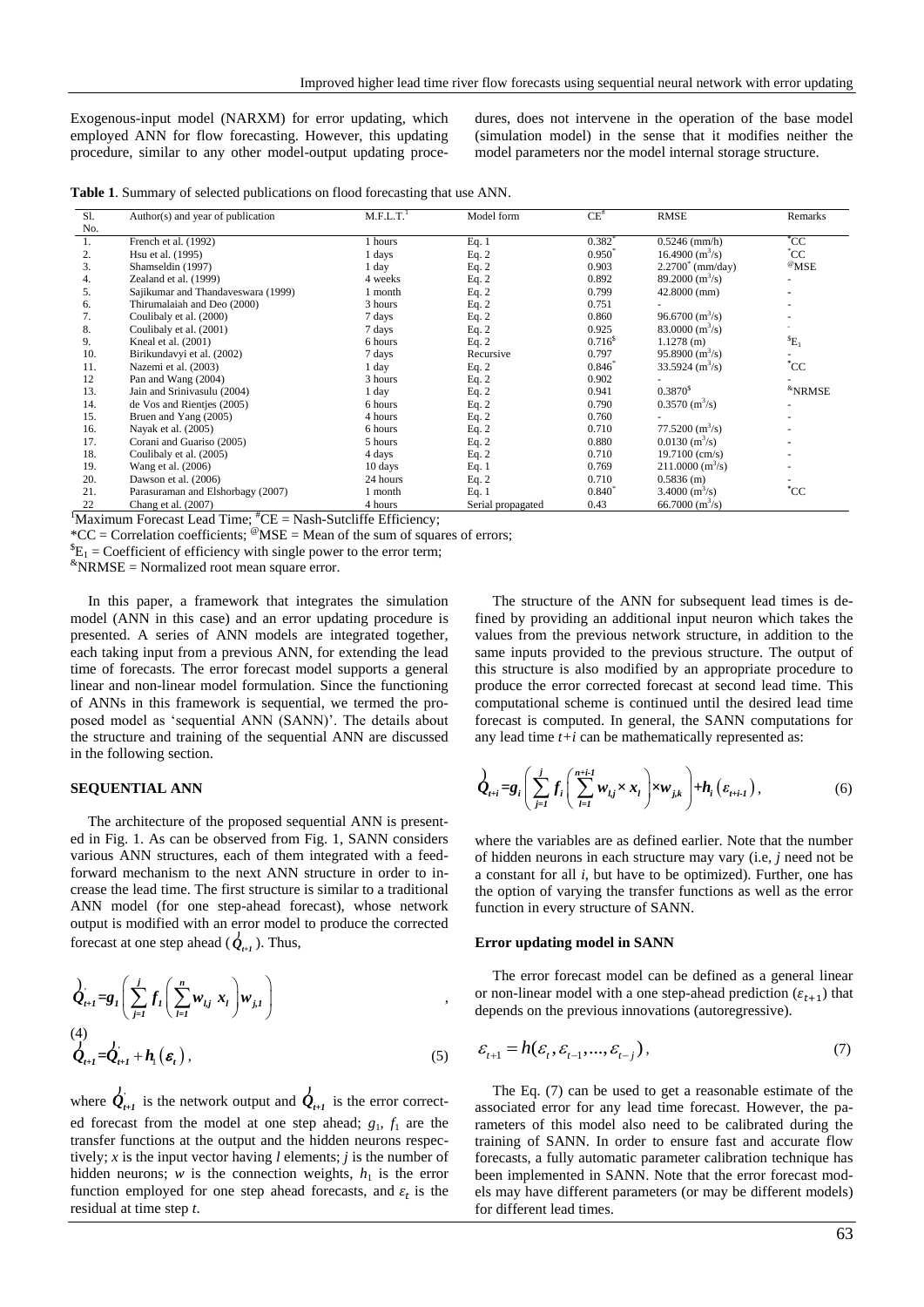# **SANN training**

The parameters of SANN that are to be calibrated include all the connection weights of all the ANN structures and the parameters of the error updating models. Hence standard algorithms for the ANN training (e.g. back propagation) cannot be easily applied to training SANN. However, the parameter optimization of SANN being a nonlinear optimization problem, any nonlinear optimization algorithm can be employed for SANN model identification. Consequently, application of a proper search mechanism is another decisive factor in the successful implementation of the SANN model, in addition to data quantity and quality, and proper selection of a performance measure (i.e. objective function). If the objective function is not continuously differentiable throughout the domain, techniques such as gradient descent may fail to converge. Hence global search algorithms such as Genetic Algorithm (GA) are preferable for this purpose. Genetic algorithms are globally oriented in searching and thus potentially useful in solving optimization problems in which the objective function responses contain multiple optima and other irregularities. The objective function of the parameter estimation is to minimize the total forecasting error defined in terms of root mean square error (RMSE):

$$
RMSE = \sqrt{\frac{\sum_{i=1}^{i} \left[ \sum_{t=1}^{N} \left( \hat{Q}_{t+i} - Q_{t+i}^{o} \right)^{2} \right]}{N i}}, \qquad (8)
$$

in which *N* is the total number of flows being forecasted,  $Q_{\mu}^{\circ}$ is the observed value of the flow at time  $t+i$ , and all other variables as defined earlier. Genetic Algorithms (GA), introduced and developed by Holland (1975), are based on Darwinian natural selection and the mechanisms of population genetics. The advantage of using GA in this case is the simultaneous optimization of all the parameters of SANN. Hence, the error updating function parameters also become a part of the GA optimization framework with an objective to reduce the total error from SANN. We employed the Genetic Algorithm Toolbox available with the MATLAB for parameter estimation (Mathworks, 2004).

This scheme of feed-forward mechanism has the advantages of the regular ANN. In addition, every structure in SANN can adapt to the physical conditions prevailing at the time of forecast from one forecast to the next since feed-forward mechanism is followed by error updating in SANN, which eliminates any need for calibration or user intervention in general. It is to be noted that the error updating procedure in SANN help dampen down the propagation of forecast error (at lower time steps) to higher time steps, unlike the serial-propagated neural network proposed by Chang et al. (2007).



**Fig. 1.** Sequential Artificial Neural Network architecture.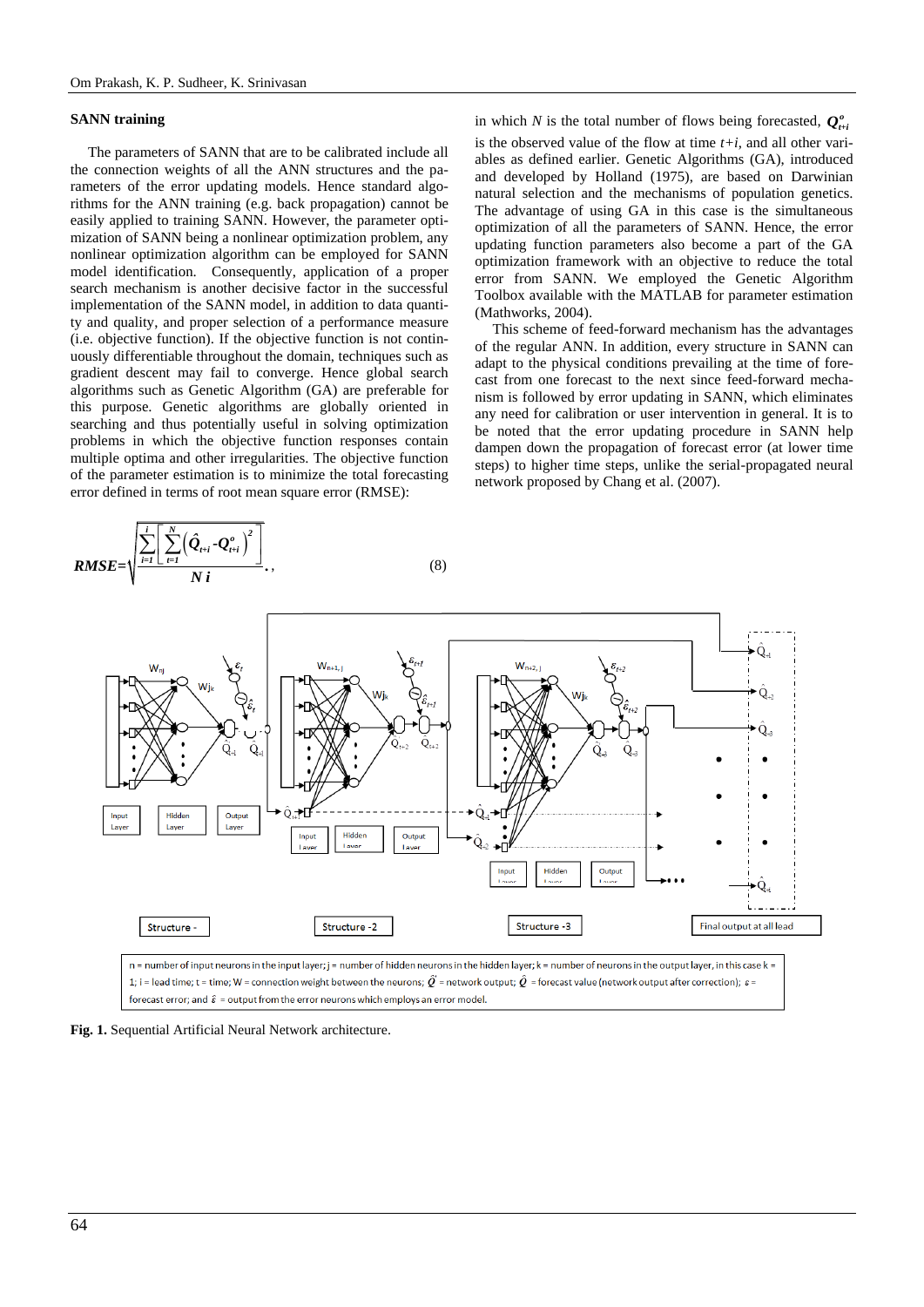# **CASE EXAMPLES**

In order to illustrate the potential of the proposed SANN model, the model has been applied to three different case studies: (i) a synthetic (hypothetical) time series that represents a complex flood hydrograph from a hypothetical watershed, (ii) rainfall and runoff data for a specific watershed for predicting the river flow on a daily time step up to 8 days, and (iii) rainfall-runoff data for a different watershed in order to predict the river flow up to 8 hours in advance. The latter two case studies are real world applications: for the daily forecasting, data pertaining to Kentucky River basin, USA have been employed. In the case of hourly forecasting, the data have been obtained for Kolar River basin, India. The characteristics of these example data sets are presented below.

#### **Hypothetical time series**

The synthetic generation of the hypothetical time series data has been performed by giving manual perturbation to a daily hydrograph of an unknown catchment. This is done in order to preserve the properties of a typical hydrograph in the synthetic series. The generated data consisted of a total of 7 events (Fig. 2), out of which first 4 have been employed for calibration and the rest for validation.



**Fig. 2.** Hypothetical runoff series containing seven flood events.

#### **Kentucky River basin, USA**

The Kentucky River basin (Fig. 3) encompasses over 4.4 million acres  $(17,820 \text{ km}^2)$  of the state of Kentucky. Forty separate counties lie either completely or partially within the boundaries of the river basin. The Kentucky River is the sole water supply source for several water supply companies of the state. There is a series of fourteen Locks and Dams on the Kentucky River, which are owned and operated by U.S. Army Corps of Engineers. The drainage area of the Kentucky River at Lock and Dam 10 (LD10) near Winchester, Kentucky is approximately 10,240 km<sup>2</sup>. The data used in this study include average daily streamflow  $(m^3/s)$  (US West Optical Company, 1989a), and daily total rainfall (mm) from five rain gauges (Manchester, Hyden, Jackson, Heidelberg, and Lexington Airport) scattered throughout the Kentucky River basin (US West Optical Company, 1989b). The total length of the rainfallrunoff data used is for 26 years (1960–1989 with data in some years missing). The data were divided into two sets: a training data set consisting of daily rainfall and flow data for 13 years (1960–1972), and a testing data set of 13 years (1977–1989).



**TD9**  $=$  Lock and Dam LD 9 = Lock and Dam 9<br>LD10 = Lock and Dam 10<br>KRWTP = Kentucky River Water Treatment Plant<br>RRWTP = Richmond Road Water Treatment Plant

**Fig. 3.** Kentucky River basin, USA.



**Fig. 4.** Kolar River basin, India.

#### **Kolar River basin, India**

The Kolar River is a tributary of the river Narmada in India that drains an area of about  $1350 \text{ km}^2$  before its confluence with Narmada near Neelkanth. In the present study, the catchment area up to the Satrana gauging site (Fig. 4) is considered, which constitutes an area of  $903,87$  km<sup>2</sup>. The 75.3 km long river course lies between north latitude  $21^0$  09' to  $23^0$  17' and east longitude  $77^{\circ}$  01<sup>'</sup> to  $77^{\circ}$  29<sup>'</sup>. Topographically, the Kolar subbasin can be divided into two zones. The upper four fifth, having elevations ranging from 300 to 600 m, is predominately covered by deciduous forests. Soils are skeletal to shallow except near canals where they are relatively deep. In this area, the rocks are weathered and deep fissures are visible. The channel beds are rocky or graveled. General response of this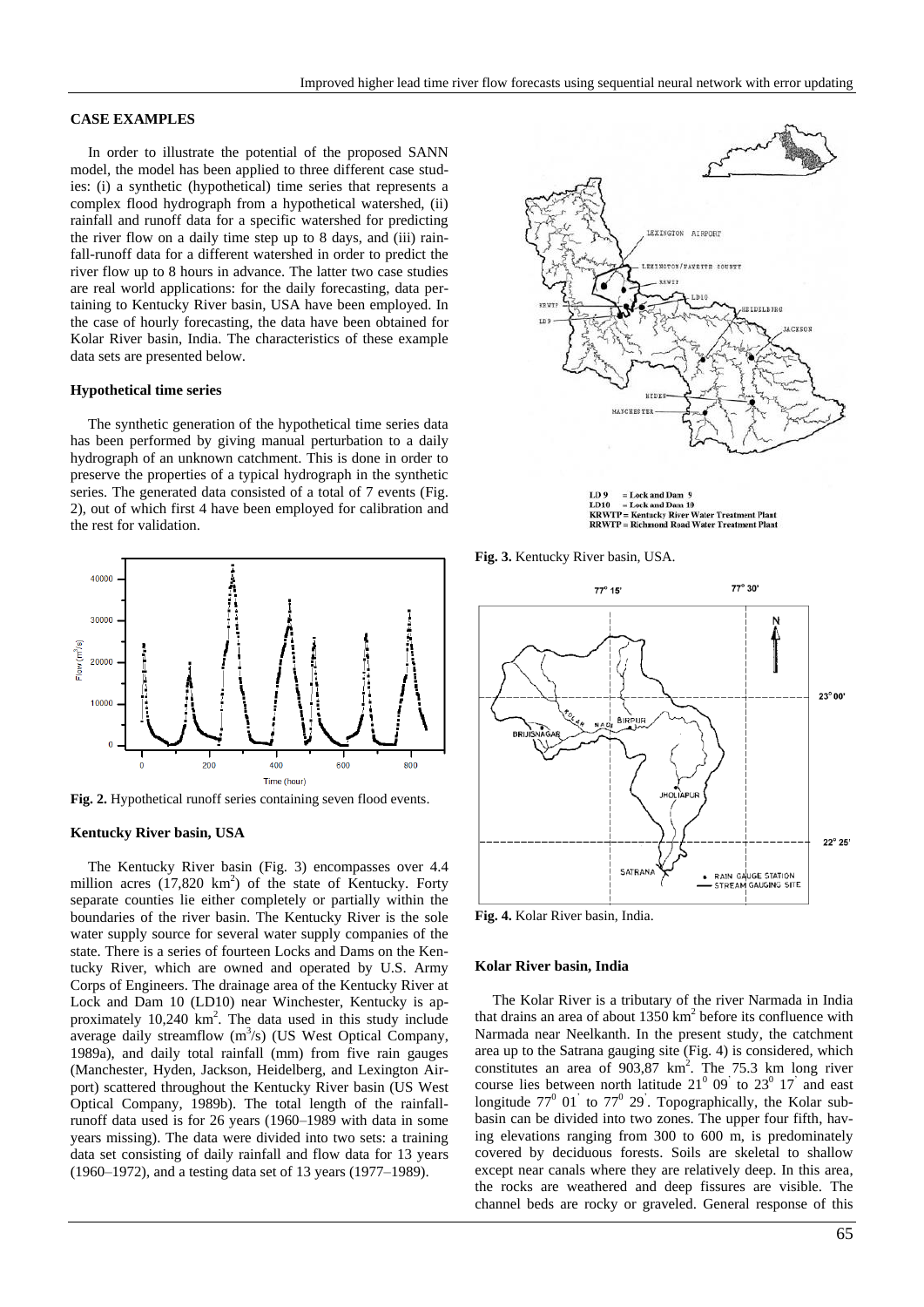upper part of the basin to rains is quick. The lower one fifth of the basin consists of a flat-bottomed valley narrowing toward the outlet and having elevations ranging from 300 to 350 m. The area is predominately cultivable and soils are deep and have flat slopes and as such response of this area to rainfall is likely to be quite slow. In this case example, rainfall and runoff data on an hourly interval for Kolar basin during the monsoon season (July, August, and September) for three years (1987– 1989) are used. The rainfall data available were in the form of areal average values in the basin. The total available data set was divided into two equal sets in terms of number of patterns employed for calibration and validation of the model.

# **MODEL DEVELOPMENT Identification of input vector**

One of the most important steps in the model development process is the determination of significant input variables. All of the potential input variables need not be equally informative, since some may be correlated, noisy or have no significant relationship with the output variable being modeled (Maier and Dandy, 2000). Although *a priori* identification using the domain knowledge is widely used in many applications and is necessary to define a candidate set of inputs (e.g. Campolo et al., 1999; Thirumalaiah and Deo, 2000), it is dependent on an expert's knowledge, and hence, is very subjective and case dependent. Intuitively, the preferred approach for determining appropriate inputs and lags of inputs involves a combination of *a priori* knowledge and analytical approaches (Maier and Dandy, 1997). When the relationship to be modeled is not well understood, then an analytical technique, such as crosscorrelation, is often employed. Bowden et al. (2005), while reviewing the current state of input selection procedures in water resources applications, report that the cross-correlation methods represent the most popular analytical techniques for selecting appropriate inputs. It is felt that there is good scope for addressing this issue in future studies.

The current study employs a statistical approach suggested by Sudheer et al. (2002) to identify the appropriate input vector. The method is based on the heuristic that the potential influencing variables corresponding to different time lags can be identified through statistical analysis of the data series. The procedure uses cross-, auto-, and partial auto-correlations between the variables in question at 95% confidence interval. By analyzing these correlogram plots, the significant lags of independent variables that are potentially influencing the output (dependent variable) can be identified. The correlogram for all the three case examples are presented in Fig. 5 (a–h). The input vector identified according to Sudheer et al. (2002) for modeling the river flow in the case of hypothetical time series included a total number of 4 variables, and hence the functional form of SANN in this case is given by:

$$
[Q(t + 1), Q(t + 2), ..., Q(t + 8)] == f[Q(t), Q(t - 1), Q(t - 2), Q(t - 3)],
$$
\n(9)

where  $Q(t)$  is the river flow at any time  $t$ . Note that the current study explores forecasting the time series up to 8 steps ahead mainly for the demonstration of increased lead time forecasts. However, the SANN structure can be extended and exploited for any lead time.

Similarly for Kentucky basin from Fig. 5, it can be seen that the most appropriate input vector, according to Sudheer et al. (2002), includes stream flows up to a lag of 2 days and precipitation up to a lag of 2 days along with the current day precipitation. In the case of Kolar basin, the input vector included a total tion. In the case of Kolar basin, the input vector included a total<br>of 5 variables:  $[R(t-7), R(t-8), R(t-9), Q(t-1), Q(t-2)]$ , where *R*(*t*) is the precipitation at any given hour *t*.



**Fig. 5.** Autocorrelation (ACF), partial autocorrelation (PACF) and cross correlation (CCF) for the example data sets (a, b: Hypothetical series; c–e: Kentucky basin; f–h: Kolar basin).

#### **Model evaluation**

One major problem in assessing ANN models is the use of global statistics (RMSE, correlation, efficiency etc.) in calibration. When this approach is employed for modeling studies, the solution will, in most cases, produce a high or near perfect 'goodness of fit' statistic. Such measures give no real indications of distribution of errors; for instance, the period in which the predictions would be poor. Also, these statistics do not reveal where improvements could be made on the model. Since the neural networks are designed to minimize global errors, a more appropriate metric that identifies real problems or between-network differences is long overdue, and generally analysis is made based on various performance indices. As there is no single universal evaluation test, a multi-criteria assessment is carried out with various global evaluation procedures: (i) coefficient of correlation (CC) between the observed and the forecasted flows; (ii) root mean square error (RMSE) of forecasts; (iii) the standard error of estimate (SEE); (iv) coefficient of efficiency (CE), (Nash and Sutcliffe, 1970). The definition for these statistical evaluation measures are available in many references (e.g. Nayak et al., 2005), and are not provided here.

The above referred error statistics provide relevant information on overall performance of the models, but do not provide specific information about model performance at high flow which is of critical importance in the flood-forecasting context. Hence two additional storm-specific evaluation measures are also considered: (i) percent error in predicted peak flow and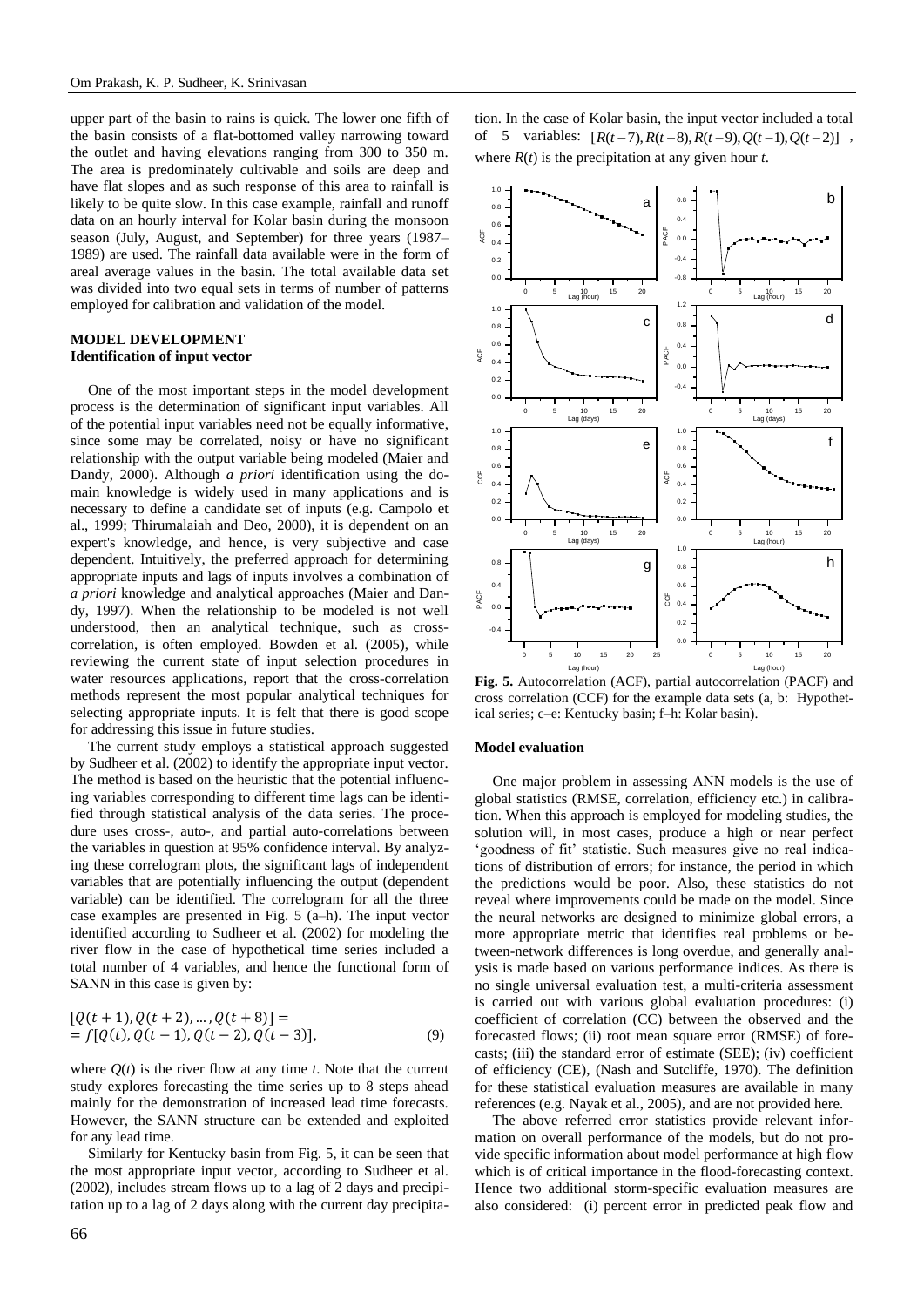(ii) percent error in total runoff volume. Both these evaluation measures are computed as the ratio of error in predicted flow and the corresponding observed values expressed as a percent. In addition, the predictive uncertainty of the models is evaluated by an appropriate index.

## **RESULTS AND DISCUSSIONS SANN model development**

Besides the fundamental question of choosing the right set of input variables, defining an adequate neural topology for approximating a function by a neural network still remains an unsatisfactorily solved question. The search for a satisfactory compromise between good data fitting on one side and good generalization properties on the other side has oriented the design of several on-line and off-line model building procedures (Karunanithi et al., 1994; Kwok and Yeung, 1997; Le Cun et al., 1990). But both types of step-by-step evolution do not ensure arriving at the best topology (Chetan and Sudheer, 2006). In hydrological applications, the number of hidden neurons, which is responsible for capturing the dynamic and complex relationships between various input and output variables, is often arrived at after a long trial and error based identification procedure, and the same is followed in this study also.

In the current study, a single hidden layer with sigmoid function nodes is used in all the ANN structures in SANN. The sigmoid activation function is considered in the output layer also. As the sigmoid transfer function has been used in the model, the input-output data have been scaled appropriately to fall within the function limits. The trial and error procedure for identifying the number of hidden neurons started with two hidden neurons initially in each structure, and the number of hidden neurons was increased up to 10 with a step size of 1 in each trial. For each set of hidden neurons, the network was trained in batch mode to minimize the mean square error at the output layer. Various combinations of hidden neurons in the different ANN structures have been tested during the trial. The training was stopped when there was no significant improvement in the efficiency and the model was then tested for its generalization properties. The parsimonious structure that resulted in minimum error and maximum efficiency during the training as well as the testing was selected as the final form of the SANN model.

Since GA has been employed as the parameter estimation procedure in this study, a sensitivity analysis of GA parameters (the number of populations and number of generations) for all the case examples are performed. Based on this analysis the GA parameters have been fixed to be: populations size = 1000 and generations = 5000. Note that the weight parameters of SANN were constrained within the range  $-10$  to  $+10$  based on the experienced gained from the earlier studies conducted in these basins (Jain et al., 2004; Chetan and Sudheer, 2006; Nayak et al., 2007). We implemented GA in MATLAB (Mathworks, 2004) using single point cross over with a probability of 0.3 and stochastic universal sampling for selection to be considered in mating pool.

As stated earlier, the function for updating the error has the provision of considering any linear or nonlinear functional form. An appropriate form of the function has been arrived at by various trials. Assuming the errors to follow Gaussian distribution with zero mean and a variance of 0.5, a function of the following form was tried initially:

$$
\varepsilon_{t+1} = \frac{2}{\sqrt{\pi}} \int_{0}^{x} e^{-x^2} dx, \qquad (10)
$$

in which  $x = \varepsilon_t$  the network output error at time *t*. However, it is observed that the forecasted flow series (error corrected) contained a few negative values (6% of total validation data in the hypothetical series; 15% in the case of Kentucky River), which is not practical. It was also observed that these negative values were predicted at the beginning of flood events, though their impact was not visible in subsequent forecasts. This behavior was observed for SANN when the error updating function was changed to a quadratic or a third degree polynomial. However, a simple arithmetic average of the two previous errors, when added back to the network output, the SANN model performance was found to be good and no negative flow forecasts were obtained. The reason for such negative forecasts, specifically at the beginning of a flood event when a nonlinear error model is employed, need further exploration and is beyond the scope of this paper.

#### **Generalization properties of SANN**

The performance of the SANN model in forecasting the river flow up to 8 steps ahead in all the three case examples is presented in Table 2 in terms of the performance indices. The efficiency term is an index that evaluates the models' ability to predict values away from the mean and any value above 80% is considered to be 'very good model performance' according to Shamseldin (1997). It is observed that SANN performs with very good efficiency (>80% during calibration as well as validation) in all the three cases. It is noted that the SANN model forecast the flow 8 steps in advance (for hypothetical series) with an efficiency of 99% (during calibration). In the case of Kentucky River, the efficiency of the model to forecast daily river flow 8 days in advance is 71% which is satisfactory for water resources planning. Forecasts at higher accuracy are desired for flood management and are generally expected a few hours in advance. This is achieved by the SANN model (for Kolar basin) as it is able to forecast the flow with an efficiency of 86% at a forecast lead time of 5 hours which falls down to only 84% in 8 hours advance forecasts.

The correlation coefficient is found to be high (Table 2) in all the three cases at all lead times (a value close to 1.0 is ideal) and this clearly illustrates that the SANN model effectively preserves the trend in the river flow series. The RMSE statistic, which is a measure of the residual variance, is ranging from 47.33  $\text{m}^3\text{/s}$  at 1 hour lead time to 76.69  $\text{m}^3\text{/s}$  at 8 hour lead time in the case of Kolar River, and is acceptable in the premise of an average flow value of  $57.99 \text{ m}^3/\text{s}$ . In the case of Kentucky River, the RMSE varies between  $80.71 \text{ m}^3/\text{s}$  at 1 day lead time and 123.99  $\text{m}^3\text{/s}$  at 8 day lead time, and the average flow is 151.85 m3/s. The variation of RMSE between various lead times indicates that the forecasts produced by the SANN models are reliable.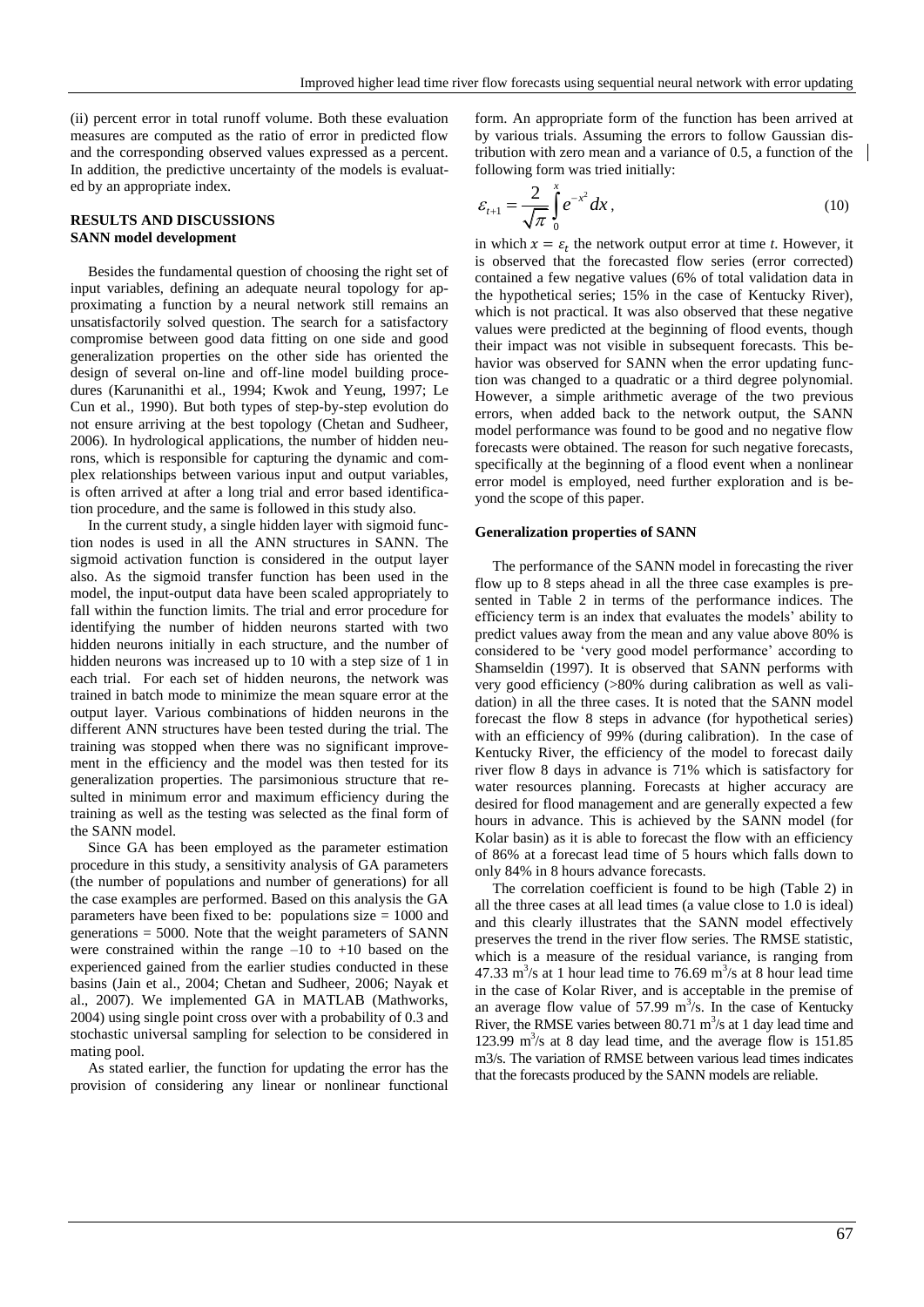**Table 2.** Generalization properties of the SANN models at various lead time forecasts for Hypothetical Series, Kentucky and Kolar basins.

|                                        | Statistical index | Forecast lead time |                  |                  |                  |                  |                  |                  |                  |  |  |
|----------------------------------------|-------------------|--------------------|------------------|------------------|------------------|------------------|------------------|------------------|------------------|--|--|
| Case example                           |                   | 1-step<br>ahead    | 2-steps<br>ahead | 3-steps<br>ahead | 4-steps<br>ahead | 5-steps<br>ahead | 6-steps<br>ahead | 7-steps<br>ahead | 8-steps<br>ahead |  |  |
|                                        |                   |                    |                  | Calibration      |                  |                  |                  |                  |                  |  |  |
|                                        | $CC^*$            | 0.9975             | 0.9942           | 0.9965           | 0.9963           | 0.9966           | 0.9964           | 0.9954           | 0.9960           |  |  |
| Hypothetical                           | $CE^{\#}$         | 0.9950             | 0.9884           | 0.9929           | 0.9925           | 0.9932           | 0.9927           | 0.9906           | 0.9921           |  |  |
|                                        | RMSE $(m^3/s)$    | 750.1300           | 1148.7400        | 901.2930         | 0.9925           | 879.1270         | 908.5820         | 1030.1100        | 941.6310         |  |  |
|                                        | CC                | 0.9462             | 0.8499           | 0.8666           | 0.8626           | 0.8633           | 0.8566           | 0.8591           | 0.8666           |  |  |
| Kentucky (Forecast lead<br>time: days) | <b>CE</b>         | 0.8935             | 0.7057           | 0.7416           | 0.7394           | 0.7402           | 0.7268           | 0.7269           | 0.7489           |  |  |
|                                        | RMSE $(m^3/s)$    | 77.9250            | 129.5380         | 121.4205         | 121.9420         | 121.7460         | 124.8630         | 124.8480         | 119.7240         |  |  |
| Kolar                                  | CC                | 0.9830             | 0.9448           | 0.9394           | 0.8998           | 0.9437           | 0.9356           | 0.9008           | 0.9308           |  |  |
| (Forecast lead time:<br>hours)         | <b>CE</b>         | 0.9650             | 0.8896           | 0.8787           | 0.8022           | 0.8840           | 0.8669           | 0.8043           | 0.8572           |  |  |
|                                        | RMSE $(m^3/s)$    | 36.3370            | 64.4384          | 67.6690          | 86.2647          | 66.1883          | 70.7572          | 85.9607          | 73.3111          |  |  |
|                                        |                   |                    |                  | Validation       |                  |                  |                  |                  |                  |  |  |
|                                        | CC                | 0.9958             | 0.9877           | 0.9915           | 0.9930           | 0.9921           | 0.9909           | 0.9923           | 0.9934           |  |  |
| Hypothetical                           | <b>CE</b>         | 0.9915             | 0.9755           | 0.9825           | 0.9857           | 0.9833           | 0.9812           | 0.9842           | 0.9868           |  |  |
|                                        | RMSE $(m^3/s)$    | 744.0500           | 1263.9600        | 1068.5800        | 966.5100         | 1042.9400        | 1106.3400        | 1012.2900        | 920.6120         |  |  |
| Kentucky                               | CC                | 0.9379             | 0.8311           | 0.8496           | 0.8419           | 0.8378           | 0.8403           | 0.8363           | 0.8451           |  |  |
| (Forecast lead time: days)             | <b>CE</b>         | 0.8772             | 0.6697           | 0.7086           | 0.7015           | 0.6937           | 0.6977           | 0.6835           | 0.7103           |  |  |
|                                        | RMSE $(m^3/s)$    | 80.7090            | 132.3960         | 124.3451         | 125.8630         | 127.4790         | 126.6500         | 129.6020         | 123.9900         |  |  |
| Kolar                                  | CC                | 0.9711             | 0.9444           | 0.9361           | 0.9008           | 0.9322           | 0.9238           | 0.8998           | 0.9249           |  |  |
| (Forecast lead time:<br>hours)         | <b>CE</b>         | 0.9405             | 0.8889           | 0.8722           | 0.8043           | 0.8608           | 0.8399           | 0.8022           | 0.8443           |  |  |
|                                        | RMSE $(m^3/s)$    | 47.329             | 64.7663          | 69.3336          | 85.9609          | 72.3753          | 77.7529          | 86.2645          | 76.6876          |  |  |

\*CC: Coefficient of correlation;

#CE: Coefficient of Efficiency.

In an analysis to check the SANN model's potential to preserve the statistical properties of the flow series, it is observed that the SANN model preserves mean, standard deviation and skewness effectively. The summary statistics of the observed and the forecasted flow series at various lead times are presented in Table 3 for comparison. It is noted that mean flow is estimated by SANN at all lead times with an error of less than 1% in all the three cases. An original skewness of 3.73 in the Kentucky basin data is reproduced reasonably well by the SANN model. A similar observation can be made in the case of Kolar basin also. In the case of hypothetical series, the summary statistics are preserved satisfactorily despite high magnitude of values.

# **Prediction of flood hydrograph characteristics of SANN**

In order to critically examine the forecasting characteristics of the SANN models, a few typical flood events (during the validation period) were considered, and the models' prediction of these events were evaluated. The prediction characteristics of the flood hydrograph viz. percentage error in predicted peak flow (PE), percentage error in predicted hydrograph volume (VE) along with the time difference to predict the peak flow, are presented in Table 4 for all the three case examples. It is evident from Table 4 that most of the peak flows in the hypothetical series are predicted with reasonable accuracy by SANN. Most of the errors were within  $\pm 6\%$ , except one event having a peak flow 25918  $\text{m}^3$ /s which is predicted with 13% error.

**Table 3.** Summary statistics of flow forecasted by the SANN model at different lead times during validation period for hypothetical series, Kentucky basin and Kolar basin.

|                                          |                | Forecasted value for lead time |                                            |                  |                  |                  |                  |                  |                  |  |  |
|------------------------------------------|----------------|--------------------------------|--------------------------------------------|------------------|------------------|------------------|------------------|------------------|------------------|--|--|
| Statistic                                | Observed value | $1$ -step<br>ahead             | $2$ -steps<br>ahead                        | 3-steps<br>ahead | 4-steps<br>ahead | 5-steps<br>ahead | 6-steps<br>ahead | 7-steps<br>ahead | 8-steps<br>ahead |  |  |
|                                          |                | Hypothetical series            |                                            |                  |                  |                  |                  |                  |                  |  |  |
| Mean                                     | 7106.4         | 7105.2                         | 7118.2                                     | 7133.6           | 7130.1           | 7131.3           | 7083.3           | 7042.5           | 6992.9           |  |  |
| Std. Dev.                                | 8092.41        | 8145.7                         | 8075.1                                     | 8228.3           | 8165.1           | 8262.2           | 8224.8           | 8169.6           | 8035.7           |  |  |
| <b>Skewness</b>                          | 1.21           | 1.22                           | 1.2                                        | 1.26             | 1.23             | 1.25             | 1.27             | 1.2              | 1.25             |  |  |
|                                          |                |                                | Kentucky basin (forecast time steps: days) |                  |                  |                  |                  |                  |                  |  |  |
| Mean                                     | 5093.87        | 5093.9                         | 5093.9                                     | 5093.9           | 5094             | 5093.9           | 5093.6           | 5093.5           | 5093.4           |  |  |
| Std. Dev.                                | 8134.67        | 8037.4                         | 7940.4                                     | 7847.5           | 7544.2           | 7553.4           | 7577.8           | 7830.7           | 7382             |  |  |
| <b>Skewness</b>                          | 4              | 3.68                           | 3.93                                       | 3.93             | 3.92             | 3.68             | 3.95             | 3.79             | 3.87             |  |  |
| Kolar basin (forecast time steps: hours) |                |                                |                                            |                  |                  |                  |                  |                  |                  |  |  |
| Mean                                     | 57.99          | 57.99                          | 57.96                                      | 57.99            | 57.96            | 57.99            | 57.96            | 58               | 57.97            |  |  |
| Std. Dev.                                | 194.01         | 198.19                         | 194.22                                     | 193.84           | 191.54           | 198.44           | 202.13           | 191.17           | 200.32           |  |  |
| <b>Skewness</b>                          | 7.39           | 7.26                           | 7.46                                       | 7.19             | 7.34             | 7.77             | 8.56             | 7.3              | 7.92             |  |  |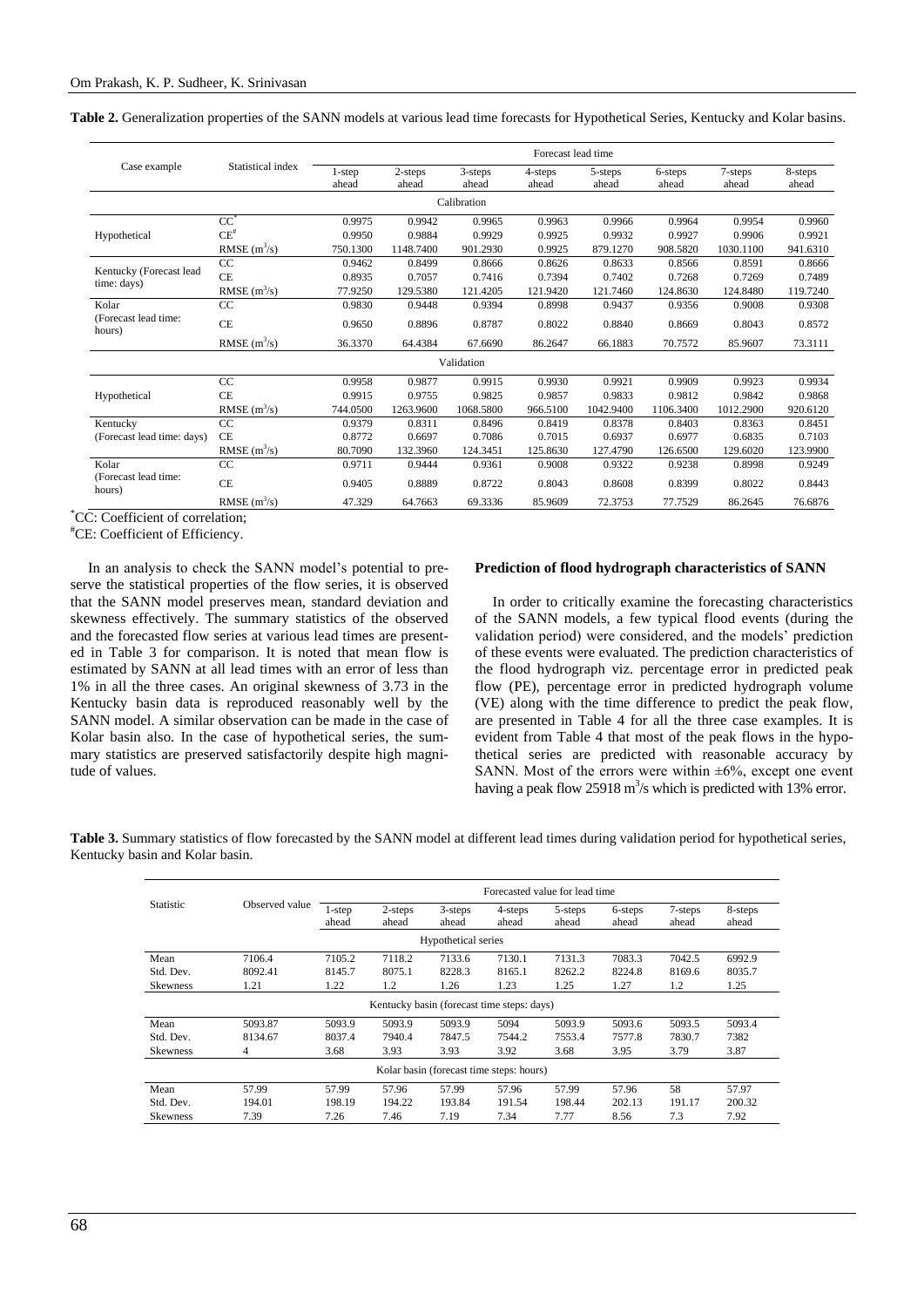|                    | Forecasted peak flow for different lead time |           |            |                                            |          |          |          |         |          |  |  |
|--------------------|----------------------------------------------|-----------|------------|--------------------------------------------|----------|----------|----------|---------|----------|--|--|
| Observed peak flow |                                              | $1$ -step | $2$ -steps | 3-steps                                    | 4-steps  | 5-steps  | 6-steps  | 7-steps | 8-steps  |  |  |
| $(m^3/s)$          |                                              | ahead     | ahead      | ahead                                      | ahead    | ahead    | ahead    | ahead   | ahead    |  |  |
|                    |                                              |           |            | Hypothetical series                        |          |          |          |         |          |  |  |
|                    | P.E. <sup>1</sup>                            | $-0.29$   | 3.76       | 0.63                                       | 2.35     | $-13.18$ | $-5.73$  | 3.76    | 4.50     |  |  |
| 25918.00           | T.D. <sup>2</sup>                            | $-1.00$   | $-1.00$    | $-1.00$                                    | $-1.00$  | $-2.00$  | $-2.00$  | $-2.00$ | $-1.00$  |  |  |
|                    | V.E. <sup>3</sup>                            | $-0.54$   | $-1.20$    | $-2.10$                                    | $-2.21$  | $-3.24$  | $-2.71$  | $-2.30$ | $-2.83$  |  |  |
|                    | P.E. <sup>1</sup>                            | $-1.99$   | 0.60       | $-10.32$                                   | $-0.49$  | $-6.21$  | $-7.43$  | 0.60    | $-0.14$  |  |  |
| 26787.00           | T.D. <sup>2</sup>                            | 0.00      | $-1.00$    | $-1.00$                                    | 3.00     | 2.00     | 3.00     | $-1.00$ | $-1.00$  |  |  |
|                    | V.E. <sup>3</sup>                            | $-0.13$   | $-0.29$    | $-0.31$                                    | $-0.20$  | $-0.30$  | $-0.29$  | 0.26    | 0.27     |  |  |
|                    |                                              |           |            | Kentucky basin (forecast time steps: days) |          |          |          |         |          |  |  |
| 1543.44            | P.E. <sup>1</sup>                            | 6.72      | 4.86       | $-16.79$                                   | $-30.06$ | 10.99    | 18.18    | 4.90    | 15.71    |  |  |
|                    | T.D. <sup>2</sup>                            | 0.00      | $-1.00$    | 0.00                                       | $-1.00$  | $-1.00$  | 0.00     | $-1.00$ | $-1.00$  |  |  |
|                    | V.E. <sup>3</sup>                            | $-0.92$   | $-2.05$    | $-2.44$                                    | $-1.75$  | $-0.71$  | $-1.29$  | $-0.30$ | $-1.29$  |  |  |
| 1291.39            | PE <sub>1</sub>                              | $-3.70$   | 2.85       | $-15.04$                                   | 3.89     | 8.85     | 13.05    | 2.93    | 12.64    |  |  |
|                    | T.D. <sup>2</sup>                            | $-1.00$   | $-2.00$    | $-1.00$                                    | $-2.00$  | $-2.00$  | $-1.00$  | $-2.00$ | $-2.00$  |  |  |
|                    | V.E. <sup>3</sup>                            | $-0.06$   | $-0.21$    | $-0.26$                                    | 0.09     | 0.20     | 0.22     | 2.00    | 3.30     |  |  |
| 2208.96            | P.E. <sup>1</sup>                            | 3.22      | 2.56       | 7.27                                       | 7.29     | 14.61    | 2.89     | 13.10   | 18.78    |  |  |
|                    | T.D. <sup>2</sup>                            | $-1.00$   | $-1.00$    | $-2.00$                                    | $-2.00$  | 0.00     | $-1.00$  | $-3.00$ | 0.00     |  |  |
|                    | V.E. <sup>3</sup>                            | 0.04      | 0.01       | $-2.23$                                    | $-0.48$  | $-0.71$  | $-1.30$  | $-0.66$ | $-1.55$  |  |  |
| 2084.35            | P.E. <sup>1</sup>                            | 10.44     | 5.57       | 15.60                                      | $-1.06$  | 11.03    | 11.07    | 6.09    | 15.32    |  |  |
|                    | T.D. <sup>2</sup>                            | 0.00      | $-2.00$    | 0.00                                       | $-1.00$  | $-2.00$  | $-2.00$  | $-2.00$ | $-1.00$  |  |  |
|                    | V.E. <sup>3</sup>                            | 0.48      | 2.09       | 1.68                                       | 2.28     | 1.71     | 1.64     | 1.00    | 1.96     |  |  |
|                    |                                              |           |            | Kolar basin (forecast time steps: hours)   |          |          |          |         |          |  |  |
| 1392.10            | PE <sub>1</sub>                              | $-26.95$  | $-7.93$    | $-4.53$                                    | 10.64    | $-14.73$ | $-30.66$ | 6.72    | $-26.23$ |  |  |
|                    | T.D. <sup>2</sup>                            | 0.00      | 0.00       | $-1.00$                                    | $-1.00$  | 0.00     | $-1.00$  | $-1.00$ | $-1.00$  |  |  |
|                    | V.E. <sup>3</sup>                            | 0.05      | 0.13       | $-0.05$                                    | 0.18     | 0.12     | 0.12     | 0.15    | 0.20     |  |  |
| 1061.60            | P.E. <sup>1</sup>                            | $-19.08$  | $-0.90$    | $-7.97$                                    | $-0.80$  | $-11.61$ | $-9.40$  | 1.54    | $-18.08$ |  |  |
|                    | T.D. <sup>2</sup>                            | 0.00      | $-1.00$    | 0.00                                       | $-2.00$  | 1.00     | $-2.00$  | $-1.00$ | $-1.00$  |  |  |
|                    | V.E. <sup>3</sup>                            | 0.16      | 0.36       | $-0.09$                                    | 0.41     | 0.39     | 0.39     | 0.40    | 0.40     |  |  |
| 1294.10            | P.E. <sup>1</sup>                            | $-7.22$   | 19.94      | $-5.93$                                    | 0.73     | $-18.64$ | $-13.42$ | $-1.50$ | $-36.62$ |  |  |
|                    | T.D. <sup>2</sup>                            | 0.00      | 1.00       | $-2.00$                                    | $-2.00$  | 0.00     | $-1.00$  | $-2.00$ | $-1.00$  |  |  |
|                    | V.E. <sup>3</sup>                            | 0.01      | $-0.01$    | 0.03                                       | 0.01     | 0.02     | 0.02     | $-0.06$ | $-0.03$  |  |  |
|                    | P.E. <sup>1</sup>                            | 7.93      | 2.49       | 7.16                                       | 3.50     | 12.40    | $-34.83$ | 2.44    | $-2.11$  |  |  |
| 2029.00            | T.D. <sup>2</sup>                            | 0.00      | $-1.00$    | 0.00                                       | $-1.00$  | $-1.00$  | 1.00     | $-1.00$ | $-1.00$  |  |  |
|                    | V.E. <sup>3</sup>                            | 0.30      | 1.01       | 0.41                                       | 1.52     | 1.68     | 1.68     | 1.56    | 1.61     |  |  |

**Table 4.** The SANN-estimated hydrograph characteristics for selected flood events at different forecast lead times during validation period for hypothetical series, Kentucky basin and Kolar basin.

<sup>1</sup>Percent error in forecasted peak flows;

<sup>2</sup>Time difference to peak (hours);

 $3$ Hydrograph volume error (%); (+ve) values indicate underestimation; (-ve) values indicate overestimation.

**Table 5.** Estimated hydrograph characteristics at different forecast lead times during validation period for hypothetical series, Kentucky basin and Kolar basin (comparison between SANN, ANN1 and ANN2 model performance at selected events).

| Lead time                                  | l step ahead |                   |                   |         |                     |                                          | 8 steps ahead |                   |                   |  |
|--------------------------------------------|--------------|-------------------|-------------------|---------|---------------------|------------------------------------------|---------------|-------------------|-------------------|--|
| Model                                      | P.E.         | T.D. <sup>2</sup> | V.E. <sup>3</sup> | P.E.    | $T.D.^2$            | V.E. <sup>3</sup>                        | P.E.          | T.D. <sup>2</sup> | V.E. <sup>3</sup> |  |
|                                            |              |                   |                   |         |                     |                                          |               |                   |                   |  |
| ANN1                                       | $-6.46$      | $-1.00$           | $-0.18$           | $-3.31$ | $-5.00$             | 0.77                                     | $-13.28$      | $-8.00$           | 2.70              |  |
| <b>SANN</b>                                | $-0.01$      | $-1.00$           | 1.23              | 1.13    | $-2.00$             | 0.04                                     | 2.08          | $-2.00$           | $-0.42$           |  |
| ANN <sub>2</sub>                           | $-4.07$      | $-2.00$           | $-0.48$           | $-1.78$ | $-5.00$             | 1.97                                     | $-1.16$       | $-8.00$           | 3.46              |  |
| Kentucky basin (forecast time steps: days) |              |                   |                   |         |                     |                                          |               |                   |                   |  |
| ANN1                                       | 6.32         | 0.00              | 5.04              | 62.65   | $-8.00$             | 33.52                                    | 78.16         | $-7.00$           | 68.49             |  |
| <b>SANN</b>                                | 8.06         | $-1.00$           | 0.49              | 2.73    | $-2.00$             | 1.56                                     | 0.14          | $-3.00$           | 1.70              |  |
| ANN <sub>2</sub>                           | 0.46         | 0.00              | 8.14              | 21.77   | $-3.00$             | 39.42                                    | 91.90         | $-9.00$           | 88.71             |  |
|                                            |              |                   |                   |         |                     |                                          |               |                   |                   |  |
| ANN1                                       | 3.19         | $-1.00$           | 3.97              | 11.35   | 0.00                | 28.25                                    | 32.08         | 0.00              | 49.02             |  |
| <b>SANN</b>                                | 3.01         | $-1.00$           | 0.21              | $-7.80$ | 0.00                | 2.01                                     | $-8.21$       | 0.00              | 3.55              |  |
| ANN <sub>2</sub>                           | 4.61         | 0.00              | 7.43              | 23.22   | 0.00                | 29.62                                    | 39.24         | $-1.00$           | 52.66             |  |
|                                            |              |                   |                   |         | Hypothetical series | Kolar basin (forecast time steps: hours) | 5 steps ahead |                   |                   |  |

<sup>1</sup>Percent error in forecasted peak flows;

 $2$ Time difference to peak (hours);

 $3$ Hydrograph volume error (%); (+ve) values indicate underestimation; (-ve) values indicate overestimation.

In the case of Kentucky basin, the SANN model is found to predict all the peak flows within an error of  $\pm 15\%$ . The error is minimal in the case of Kolar basin also. It is worth mentioning that the error in peak flow prediction is not biased by the magnitude of the peak flow in any of these case examples. However, the SANN model delays the peak flow prediction in some cases, especially at higher lead times. It is noted from that the volume of hydrograph is well preserved by the SANN model. The maximum error (hydrograph volume) produced by the

SANN model is 4.66% in the Kolar flow series when forecasted 7 hours in advance. Note that the volume error is less than 1% in all the cases for 1-hour lead forecast (except for the hydrograph corresponding to peak flow of  $32,429 \text{ m}^3/\text{s}$ .

#### **Predictive uncertainty of SANN**

The predictive uncertainty of the models is evaluated by an index called noise-to-signal ratio (NS). The unbiased SEE is a measure of the unexplained variance (Tokar and Johnson,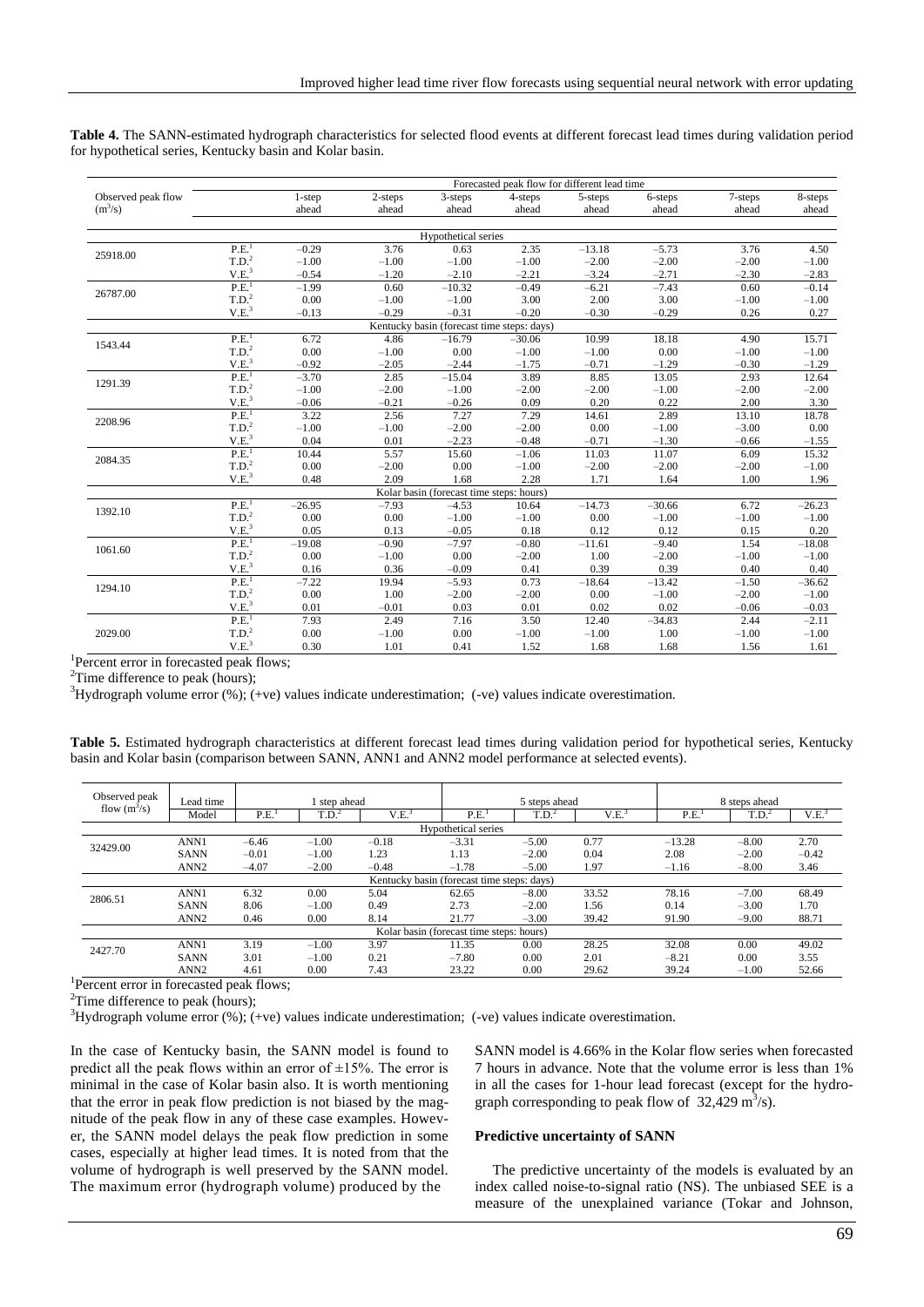1999). It is usually compared with the standard deviation of the observed values of the dependent variable (STD). The ratio of SEE to STD, called the noise-to-signal ratio, indicates the degree to which noise hides the information (Gupta and Sorooshian, 1985). If the SEE is significantly smaller than STD, then the model can provide accurate predictions. On the contrary, if the ratio is greater than or equal to unity, then the model predictions will not be accurate (McCuen, 1993). The noise-tosignal ratio of SANN model in all the three case examples is presented in Fig. 6, from which it may be noted that the NS value is considerably less than unity for all the lead times in each case example, and this confirms the adequacy of SANN models.

#### **Comparison of SANN with Traditional ANN models**

The foregoing discussions clearly illustrate the potential of SANN in forecasting the river flow at higher lead times. However, the confidence in the model can be built only when its performance is compared with that of the traditional ANN models. In order to have a true comparison, the traditional ANN models of the form of Eq. (2) and Eq. (3) are built for the same case examples using same input vector (these two models are referred as ANN1 and ANN2 in this paper). The parameters of ANN1 and ANN2 are optimized using genetic algorithm.



**Fig. 6.** Nose to signal ratio of the SANN model (a) Hypothetical series; (b) Kentucky; (c) Kolar.

70

The variation of efficiency along the forecast time horizon is presented in Fig. 7 for all the three models (ANN1, ANN2 and SANN). It is evident from Fig. 7 that SANN performs much better compared to the others. As expected, the ANN1 and ANN2 models show a progressive deterioration in efficiency as the lead time increases. It is noted that the performance of the three models are comparable at lower forecast time horizon: up to 2 steps ahead in the case of hypothetical series; up to 2 days in the case of Kentucky except ANN2; up to 4 hours in the case of Kolar for all models. This performance is well in line with the suggestion of Campolo et al. (1999) that the capacity of a basin to respond to a perturbation is more accurate when recent input information is used. Note that for Kentucky basin, a maximum of 2 antecedent information (runoff as well as rainfall) is available in the input vector. In the case of Kolar basin, information about the basin saturation is available in the form of antecedent rainfall information at 7-, 8- and 9-hours lag which essentially leads to the interflow component of the river flow (Chetan and Sudheer, 2006). This rainfall information, along with values of previous hour flow (up to 2 hours lag) represents the basin moisture status effectively. Hence, the ANN1 and ANN2 models show inferior performance at higher lead time. However, for SANN, the information about the basin saturation level is available in the form of additional input from a previous network structure that feeds the current flow (error corrected forecast); hence perform better at higher lead times.

The performance of these models (SANN, ANN1 and ANN2) in predicting the hydrograph characteristics are compared in Table 5 for a typical flood event (note that all the events are not presented here for brevity). It is observed that the traditional ANN models' performance is not so good as the SANN´s. It is also noted that the ANN1 and ANN2 models fail to preserve the summary statistics of the flow series in all the case examples (Fig. 8). Specifically, they fail to capture the mean and the standard deviation of the observed flow series.

The superior performance of SANN, compared to the ANN1 and ANN2 models, is evident from Fig. 9 which depicts the distribution of prediction errors during validation. It can be observed from Fig. 9 that 92% of the total hypothetical flow data are forecasted within an error of 20% by the SANN model at all lead times. Whereas for the ANN1 and ANN2 models, the corresponding values (forecasts within 20% error) were 62% and 60% respectively for 1-step ahead forecasts which is further less at higher lead times. Note that only selected lead time errors (1-step ahead, 5-steps ahead, and 8-steps ahead) are presented herein for brevity. It is worth mentioning that the distribution of errors by the SANN model in all the three case examples is almost similar at all lead times which can be attributed to the error correction implemented in the SANN model. It is noted that error distribution by the ANN1 and ANN2 models gets more flattened as the lead time increases. In the case of Kolar basin, it is to be noted that 25% of the predictions are within 1% error even at forecasts in 8 hours advance. In the case of Kentucky basin, even though the accuracy of forecasts by the SANN model is higher compared to the other two models, it is observed that the magnitude of error is high (65% of total data predicted within 20% error). While the performance of SANN is consistent in the case of Kentucky basin at all lead times, unlike the other two models, the higher magnitude of error requires further examination. One plausible reason for this could be that the dynamics of the relationship in daily time steps may be a bit complex compared to the dynamics in hourly time step.

The foregoing discussions clearly illustrate the potential of SANN model in effectively forecasting the river flow at higher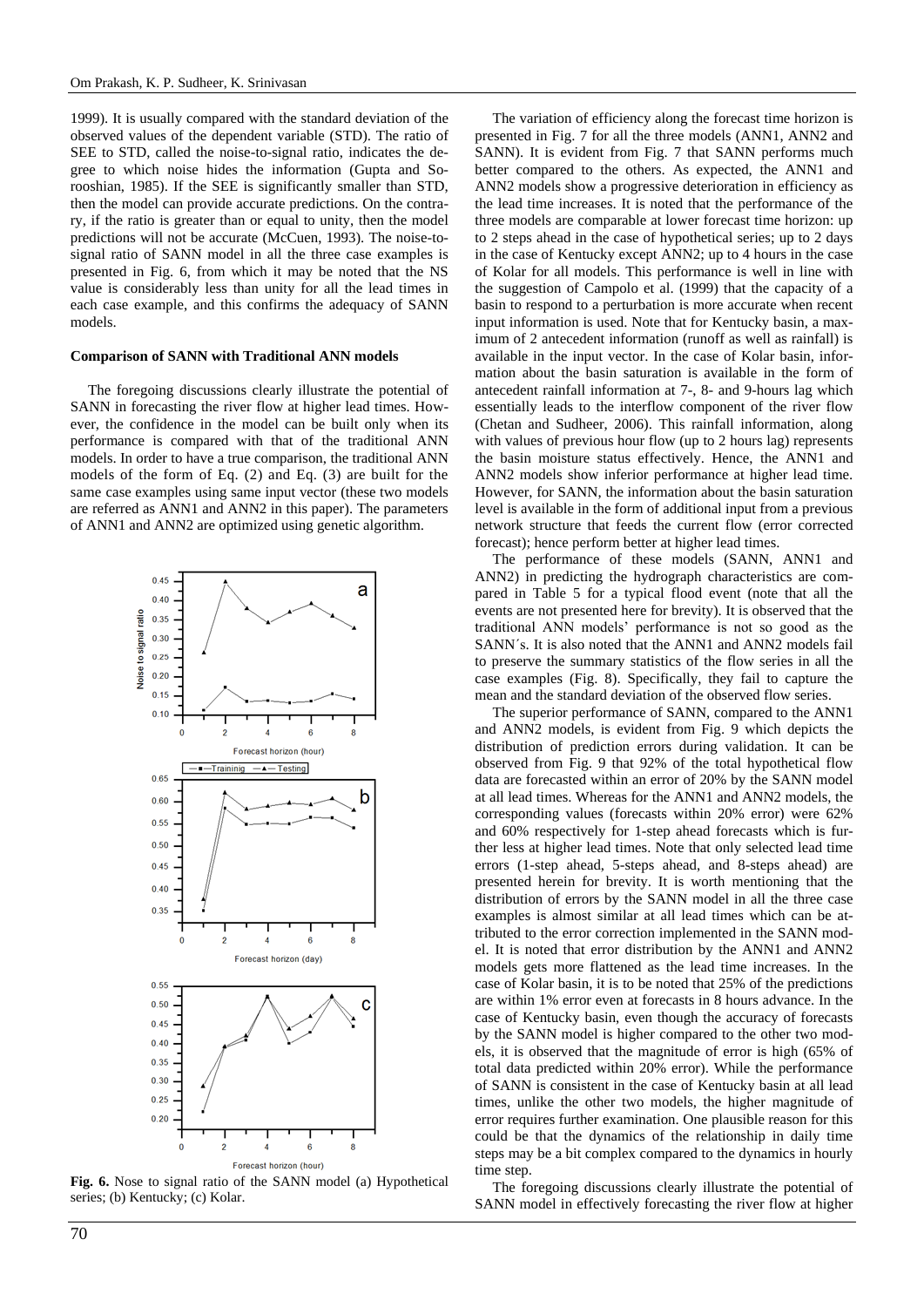lead times. The results indicate that providing information on the saturation level of the basin in terms of the predicted values of river flow effectively helps capture the nonlinear dynamics. An interesting observation is that the model complexity is not significantly increased in the SANN model compared to ANN1 and ANN2. Further, simultaneous optimization of parameters helps reducing the uncertainty in the model predictions, though the training of SANN is a bit complex.



**Fig. 7.** Variation of efficiency along the prediction time horizon for the SANN, ANN1 and ANN2 models: (a) Hypothetical series; (b) Kentucky; (c) Kolar.



**Fig. 8.** Preservation of summary statistics along the forecast time horizon for the SANN, ANN1 and ANN2 models (a, b: Hypothetical series; c–d: Kentucky basin; e–f: Kolar basin).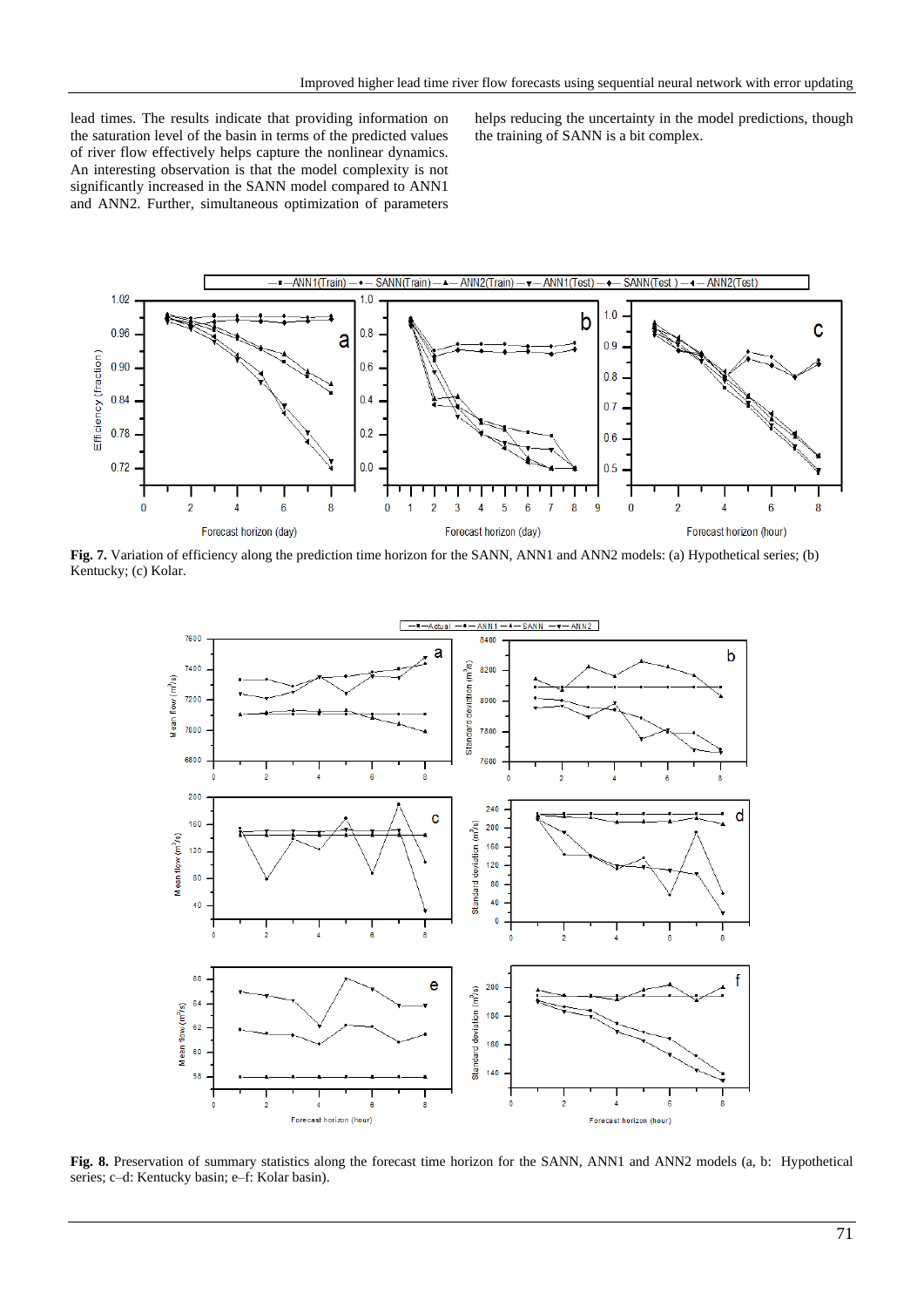

**Fig. 9.** Distribution of prediction errors during validation for all cases at 1, 5 and 8 steps ahead (a–c: Hypothetical series; d–f: Kentucky basin; g–i: Kolar basin).

#### **SUMMARY AND CONCLUSIONS**

A novel ANN-based modeling framework is proposed for achieving improved higher lead time flood forecasts. The objective of the paper is twofold: (i) to demonstrate the potential of the proposed computing scheme in extending the lead time of forecast; and (ii) to evaluate the relative merits and demerits of this scheme with reference to the traditional ANN modeling approaches. In the proposed model, termed as SANN, a series of ANNs are connected sequentially to extend the lead time of forecast, each of them taking a forecast value from an immediate preceding network as input. The output of each network is modified by adding an expected value of error so that the residual variance of the forecast series is minimized. The model has been applied to three case examples and the results suggest that SANN is capable of providing accurate forecasts at higher lead times (up to 8 steps ahead). A very close fit (>94% efficiency) was obtained between computed and observed flows up to 1 hour in advance for all the cases and the deterioration in fit was not significant when the lead time of forecast was increased. A comparative analysis of prediction accuracy of the SANN model and the traditional ANN models indicates that the performance of SANN is considerably better than the others. It is observed that the predictive uncertainty in the case of the SANN model is much less (in terms of noise to signal statistic) compared to the other models. The results of the study are highly encouraging and suggest that the proposed SANN approach is viable for developing short-term forecasts of river flow series which can be effectively employed in developing flood management measures.

# **REFERENCES**

- Abrahart, R.J., See, L.M., Dawson, C.W., Shamseldin, A.Y., Wilby, R.L., 2010. Nearly Two Decades of Neural Network Hydrological Modeling. In: Sivakumar, B., Berndtsson, R., (Eds.): Advances in data-based approaches for hydrologic modeling and forecasting. World Scientific.
- Arduino, G., Reggiani, P., Todini, E., 2005. Recent advances in flood forecasting and flood risk assessment. Hydrology and Earth System Sciences, 9, 4, 280–284.
- ASCE Task Committee on Application of Artificial Neural Networks in Hydrology, 2000a. Artificial neural networks in hydrology I: Preliminary concepts. J. Hydrol. Eng., 5, 2, 115–123.
- ASCE Task Committee on Application of Artificial Neural Networks in Hydrology, 2000b. Artificial neural networks in hydrology II: Hydrologic applications. J. Hydrol. Eng., 5, 2, 124–137.
- Birkundavyi, S., Labib, R., Trung, H.T., Rousselle, J., 2002. Performance of neural networks in daily streamflow forecasting. J. Hydrol. Eng., 7, 5, 392–398.
- Bowden, G.J., Dandy, G.C., Maier, H.R., 2005. Input determination for neural network models in water resources applications. Part 1-Background and methodology. J. Hydrol., 301, 1–4, 75–92.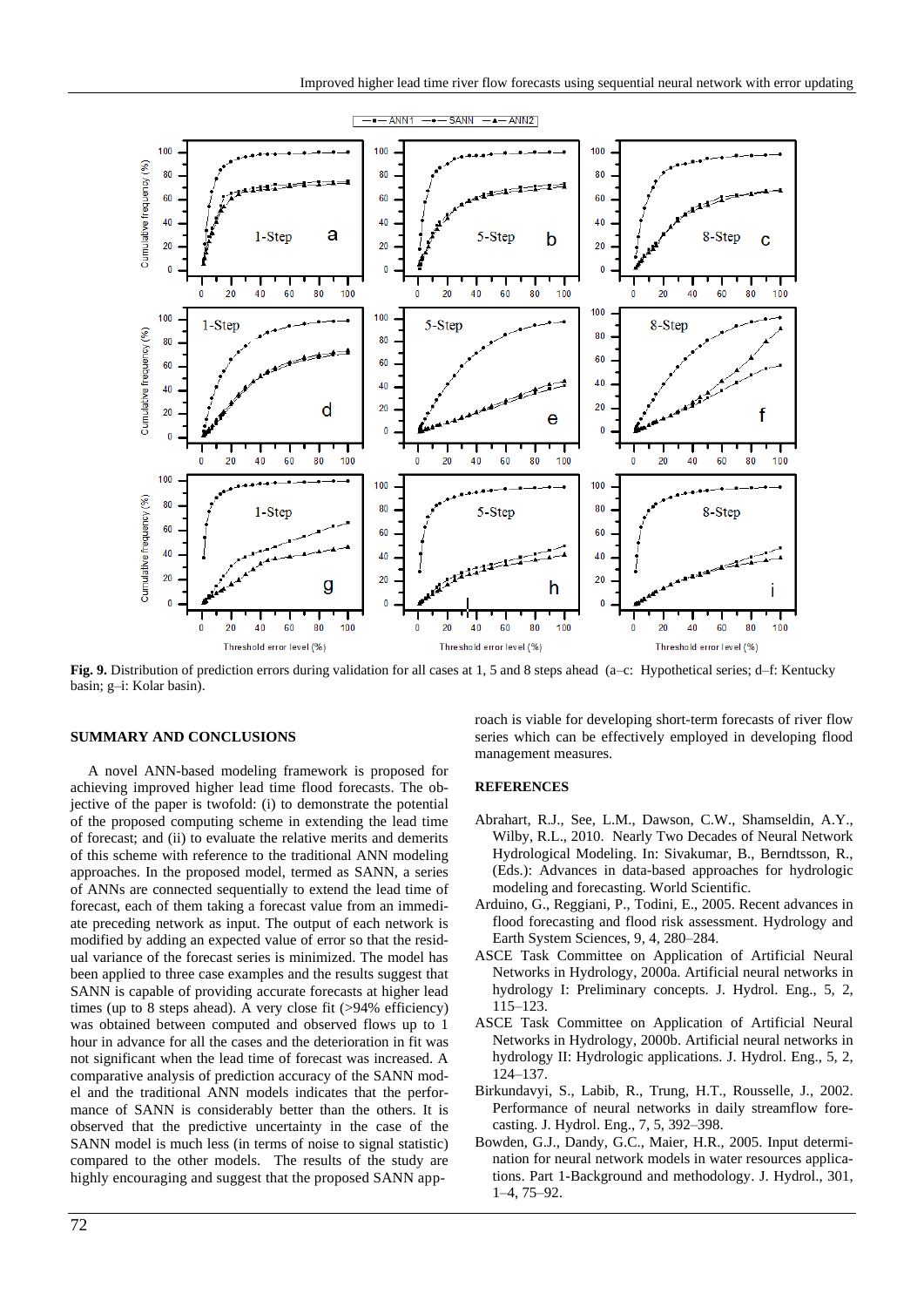- Bruen, M., Yang, J., 2005. Functional networks in real-time flood forecasting-novel application. Advances in Water Resour., 28, 899–909.
- Campolo, M., Andreussi, P., Soldati, A., 1999. River flood forecasting with neural network model. Water Resour. Res., 35, 4, 1191–1197.
- Corani, G., Guariso, G., 2005. An application of pruning in the design of neural networks for real rime flood forecasting. Neural Computation and Application, 14, 66–77.
- Coulibaly, P., Anctil, F., Bobee, B., 2001. Multivariate reservoir inflow forecasting using temporal neural network. J. Hydrol. Eng., 6, 5, 367–376.
- Coulibaly, P., Anctil, F., Bobee, B., 2000. Daily reservoir inflow forecasting using artificial neural networks with stopped training approach. J. Hydrol., 230, 244–257.
- Coulibaly, P., 2003. Impact of metrological predictions on realtime spring flow forecasting. Hydol. Process., 17, 3791– 3801.
- Coulibaly, P., Hache, M., Fortin, V., Bobee, B., 2005. Improving daily reservoir inflow forecasts with model combination. J. Hydrol., 10, 2, 91–99.
- Dawson, C.W., Wilby, R.L., 2001. Hydrological modelling using artificial neural networks. Progress in Physical Geography, 25, 1, 80–108.
- Dawson, C.W., See, L.M., Abrahart, R.J., Heppenstall, A., 2006. Symbiotic adaptive neuro-evolution applied to rainfall–runoff modelling in northern England. Neural Networks, 19, 236–247.
- de Vos, N.J., Rientjes, T.H.M., 2005. Constraints of artificial neural networks for rainfall-runoff modelling: trade-offs in hydrological state representation and model evaluation. Hydrology and Earth System Sciences, 9, 111–126.
- Duan, Q., Sorooshian, S., Gupta, V., 1992. Effective and efficient global optimization for conceptual rainfall-runoff models. Water Resour. Res., 28, 4, 1015–1031.
- French, M.N., Krajewski, W.F., Cuykendall, R.R., 1992. Rainfall forecasting in space and time using a neural network. J. Hydrol., 137, 1–31.
- Gupta, V.K., Sorooshian, S., 1985. The relationship between data and the precision of parameter estimates of hydrologic models. J. Hydrol., 81, 1–2, 57–77.
- Holland, J.H., 1975. Adaptation in Natural and Artificial System. Mass. Inst. of Technol. Cambridge.
- Hsu, K., Gupta, V.H., Sorroshian, S., 1995. Artificial neural network modeling of the rainfall-runoff process. Water Resour. Res., 31, 10, 2517–2530.
- Chang, F.J., Chiang, Y.M., Chang, L.C., 2007. Multi-stepahead neural networks for flood forecasting. Hydrol. Sciences-J., 52, 1, 114–130.
- Chetan, M., Sudheer, K.P., 2006. A hybrid linear-neural model for river flow forecasting. Water Resour. Res., 42, 4, W04402.
- Jain, A., Srinivasulu, S., 2004. Development of effective and efficient rainfall-runoff models using integration of deterministic, real-coded genetic algorithms and artificial neural network techniques. Water Resour. Res., 40, 1029–2003.
- Jain, A., Sudheer, K.P., Srinivasulu, S., 2004. Identification of physical processes inherent in artificial neural network rainfall runoff models. Hydrol. Process., 18, 3, 571–581.
- Karunanithi, N., Grenney, W.J., Whitley, D., Bovee, K., 1994. Neural networks for river flow prediction. J. Computing in Civil Eng., 8, 2, 201–220.
- Khu, S.T., Liong, S.Y., Babovic, V., Madsen, H., Muttil, N., 2001. Genetic programming and its application in real-time

runoff forecasting. J. Am. Water Resour. Assoc., 37, 2, 439– 451.

- Kneale, P.E., See, L., Smith, A., 2001. Towards defining evaluation measures for neural network forecasting models. Proceedings of the Sixth International Conference on GeoComputation, University of Queensland, Australia, available at http://www.geocomputation.org/2001/papers/kneal.pdf (Last accessed on March 2, 2007).
- Kwok, T.Y., Yeung, D.Y., 1997. Objective functions for training new hidden units in constructiveneural networks. Neural Networks, IEEE, 8, 5, 1131–1148.
- Le Cun, Y., Denker, J.S., Solla, S.A., 1990. Optimal brain damage. In: Advances in Neural Information Processing Systems 2. Morgan Kaufmann, San Mateo, California, pp. 598–605.
- Madsen, H., 2000. Automatic calibration of a conceptual rainfall–runoff model using multiple objectives. J. Hydrol., 235, 276–288.
- Madsen, H., Skotner, C., 2005. Adaptive state updating in realtime flow forecasting–a combined filtering and error forecasting procedure. J. Hydrol., 308, 302–312.
- Madsen, H., Butts, M.B., Khu, S.T., Liong, S.Y., 2000. Data assimilation in rainfall-runoff forecasting, Hydroinformatics. 4th International Conference on Hydroinformatics, Cedar Rapids, Iowa, USA, 23–27.
- Maier, H.R., Dandy, G.C., 1997. Determining inputs for neural network models of multivariate time series. Microcomput. Civ. Eng., 12, 353– 368.
- Maier, H.R., Dandy, G.C., 2000. Neural networks for the prediction and forecasting of water resources variables: a review of modelling issues and applications. Environmental Modelling & Software, 15, 101–124.
- Maier, H.R., Jain, A., Dandy, G.C., Sudheer, K.P., 2010. Methods used for the development of neural networks for the prediction of water resource variables in river systems: Current status and future directions. Environmental Modelling & Software, 25, 8, 891–909.
- Mathworks, 2004. Genetic algorithm and direct search tool box for use in MATLAB. The MathWorks, Inc., Natick, MA.
- McCuen, R.H., 2003. Modeling hydrologic change. CRC, Boca Raton, Fla.
- McCulloch, W.S., Pitts, W., 1943. A logic calculus of the ideas immanent in nervous activity. Bull. of Math. Biophys., 5, 115–133.
- Moore, R.J., 1986. Advances in real-time forecasting practice. Invited paper, Symposium on Flood Warning System, Winter Meeting of the River Enginnering Section, The Institution of Water Engineers and Scientists, 23 pp.
- Nash, J.E., Sutcliffe, J.V., 1970. River flow forecasting through conceptual models: 1. A discussion of principles. J. Hydrol., 10, 282–290.
- Nayak, P.C., Sudheer, K.P., Rangan, D.M., Ramasastri, K.S., 2005. Short-term flood forecasting with a neurofuzzy model. Water Resour. Res., 41, 4, W04004.
- Nayak, P.C., Sudheer, K.P., Jain, S.K., 2007. Rainfall-runoff modelling through hybrid intelligent system. Water Resour. Res. 43, 7, W07415.
- Nazemi, A., Pookhadem, H.N., Mohammad, R., Akbarzadeh, T., Hosseini, S.M., 2003. Evolutionar neural network modeling for describing rainfall-runoff process. Hydrology Days, 224–235.
- Pan, T.Y., Wang, R.Y., 2004. State space neural networks for short term rainfall-runoff forecasting. J. Hydrol., 297, 32–50.